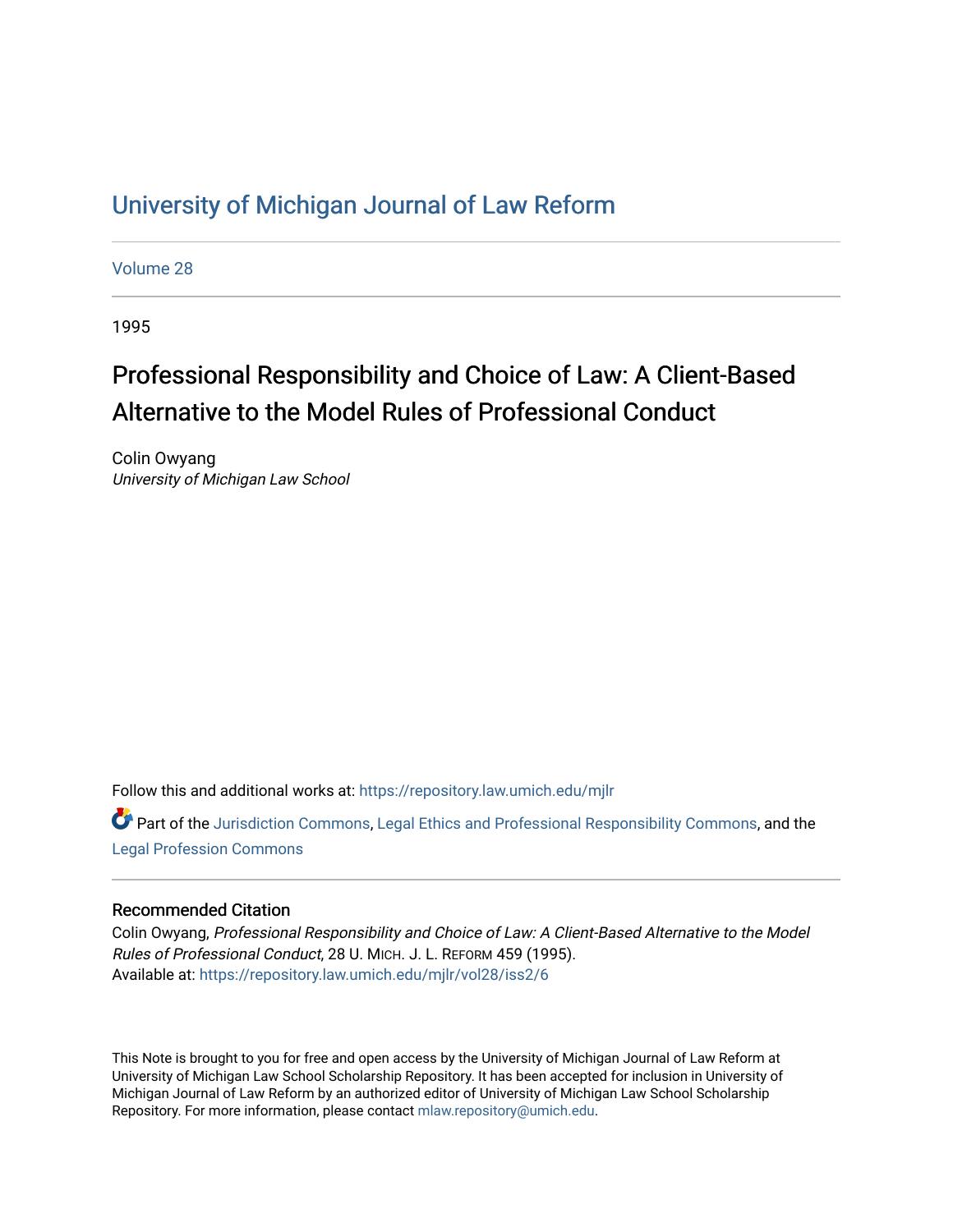## **PROFESSIONAL RESPONSIBILITY AND CHOICE OF LAW: A CLIENT-BASED ALTERNATIVE TO THE MODEL RULES OF PROFESSIONAL CONDUCT**

## Colin Owyang\*

*Because of the increasingly interstate nature of legal practice during the past few decades, practitioners licensed in multiple jurisdictions have been forced more frequently to confront choice-oflaw dilemmas in the area of professional responsibility. Although most states have adopted fairly uniform regulations on professional ethics, only the recently amended American Bar Association's Model Rules of Professional Conduct contain a specific provision that addresses the choice-of-law problem in the professional responsibility context. This Note outlines certain ethical considerations facing the multistate practitioner and argues that the choice-of-law provision in the Model Rules of Professional Conduct provides insufficient clarity and predictability where a lawyer must determine ex ante which state's professional responsibility regulations will apply to his actions. Specifically, this Note focuses on the future crime exception to the attorney-client privilege, discussing how the historical motivations for the privilege overlap with the prophylactic goals of the professional responsibility regulations-both purport to protect the legally unsophisticated client from the intricacies of the adversarial system and its agents. This Note accordingly proposes a client-based alternative to the choiceof-law provision in the Model Rules of Professional Conduct, holding multistate practitioners accountable to the professional responsibility regulations of the state in which the client is domiciled. The proposed solution admittedly involves certain sacrifices and potential complications. In comparison to the current choice-of-law provision, however, the client-based rule provides a more certain and rational means of resolving choice-of-law dilemmas for the multistate practitioner in the area of professional responsibility.* 

### **INTRODUCTION**

Since the 1970s, the multistate, or interstate, practice oflaw has become significantly more common.<sup>1</sup> With the increasing

<sup>•</sup> Executive Editor, *Uniuersity of Michigan Journal of Law Reform,* Volume 29, 1995. B.A. 1991, M.A. 1993, Yale University; J.D. 1995, University of Michigan Law School. I would like to thank Professors Mathias Reimann and Nick Rine for their patience and guidance. I would also like to thank Paul Cimino and Aubry Smith for their helpful comments and suggestions.

<sup>1.</sup> Duncan T. O'Brien, *Multistate Practice and Conflicting Ethical Obligations,*  16 SETON HALL L. REV. 678, 678 (1986) (citing Samuel J. Brakel & Wallace D. Loh, *Regulating the Multistate Practice of Law,* 50 WASH. L. REv. 699, 699 (1975)).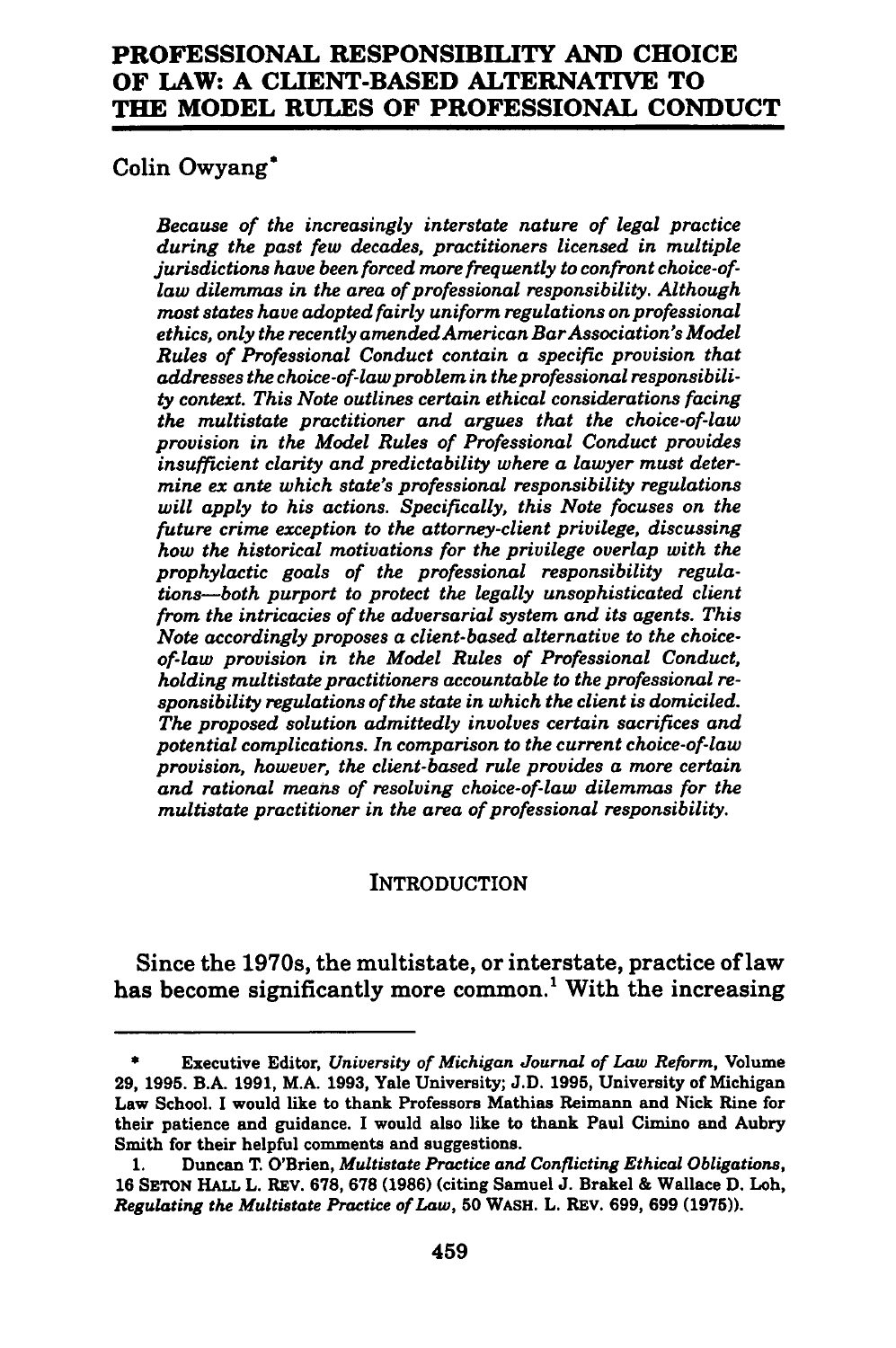sophistication of corporate entities, the greater complexity of commercial transactions, the pervasive application of federal law, and the varied state adoption of model codes and acts, attorneys who practice in multiple jurisdictions have found their clients and themselves subject to numerous and occasionally conflicting legal obligations.<sup>2</sup> For an attorney licensed to practice in multiple jurisdictions, performing services for clients with multistate legal interests requires ensuring not only that the clients' actions conform to all applicable legal conventions but also that the attorney's own behavior meets the professional ethical standards of each state in which he holds a license to practice.

Occasionally, however, an attorney licensed in more than one state will find it impossible to conform her behavior to the ethical requirements of each of the states in which she holds a license.<sup>3</sup> Where an attorney's ethical obligations directly conflict, the courts, legislatures, and commentators have provided little help in supplying a meaningful standard by which to resolve these ethical dilemmas.<sup>4</sup> At present, a majority of states have adopted some form of the American Bar Association's (ABA) Model Rules of Professional Conduct (Model Rules), and a significant minority of states have adopted some version of the ABA's Model Code of Professional Responsibility (Model Code).<sup>5</sup> The Model Code contains no provision that deals explicitly with choice of law,<sup>6</sup> and the Model Rules did not contain such a provision until the amendment of Model Rule 8.5 in August 1993.7 As this Note will show, however, the recent amendment to the Model Rules offers little predictive clarity for the multistate practitioner whose ethical obligations conflict.

<sup>2.</sup> *See* Committee on Counsel Responsibility, *Risks of Violation of Rules of Professional Responsibility* by *Reason of the Increased Disparity Among the States,* 45 Bus. LAW. 1229, 1229-30 (1990); O'Brien, *supra* note 1, at 678 & n.2; *see also* Leis v. Flynt, 439 U.S. 438, 449-50 (1979) (Stevens, J., dissenting) (discussing the changing nature oflegal practice); *cf.* William F. Baxter, *Choice of Law and the Federal System,*  16 STAN. L. REV. 1, 1 (1963) (citing increased personal and business activities conducted without regard to the existence of state boundaries, as well as changes in the rules governing in personam jurisdiction, as creating a growing strain on the choice-of-law system).

<sup>3.</sup> *E.g., Developments in the Law-Lawyers' Responsibilities and Lawyers' Responses,* 107 HARV. L. REV. 1547, 1585 (1994) [hereinafter *Developments].* 

<sup>4.</sup> O'Brien, *supra* note 1, at 681.

<sup>5.</sup> *Developments, supra* note 3, at 1582.

<sup>6.</sup> *See* MODEL CODE OF PROFESSIONAL RESPONSIBILITY (1981).

<sup>7.</sup> *Compare* MODEL RULES OF PROFESSIONAL CONDUCT Rule 8.5(b) (1994) *with*  MODEL RULES OF PROFESSIONAL CONDUCT Rule 8.5 (1983).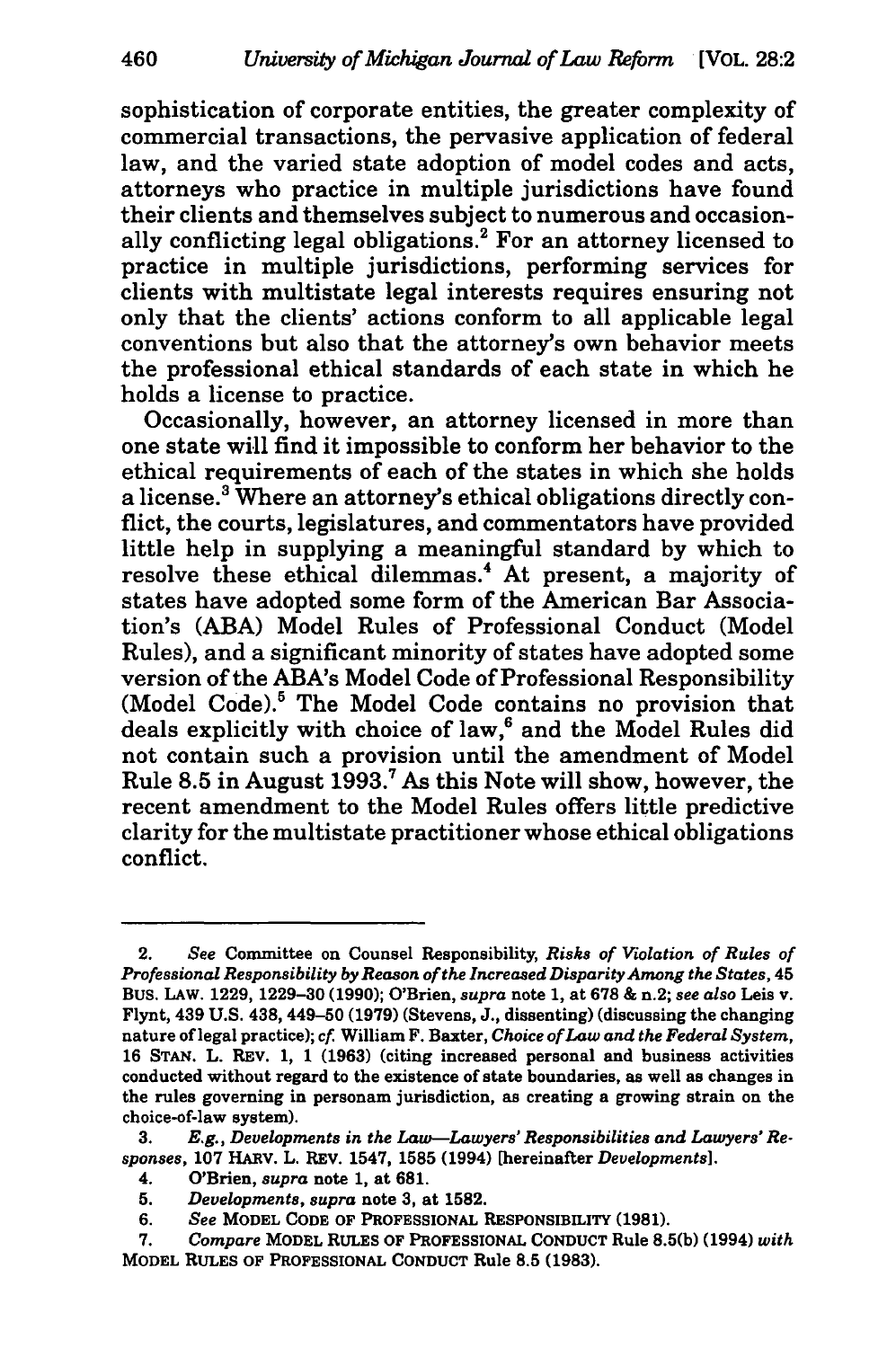This Note proposes a client-based approach to resolving choice-of-law problems in the area of professional responsibility for attorneys licensed to practice in multiple jurisdictions. Specifically, this Note addresses conflict-of-law issues that arise outside of proceedings before a court (nonproceedings) in the context of the future crime exception<sup>8</sup> to the attorneyclient privilege. Part I discusses amended Model Rule 8.5(b)(2) as it applies to situations in which multistate practitioners participate in nonproceedings. Part II proposes a client-based choice-of-law rule and demonstrates how that rule would provide a clearer standard than the Model Rule. Part II also outlines how the proposed client-based rule advances one of the underlying policies of the rules of professional responsibility with respect to the attorney-client privilege, focusing on the types of interests and contacts emphasized by certain modern choice-of-Jaw approaches. In Part III, this Note outlines a hypothetical situation that presents a true conflict—a factual scenario that continues to challenge modern choice-of-law scholars. Part IV first discusses how Model Rule 8.5 would apply to the hypothetical situation and how that application would prove highly problematic. Part IV then applies the proposed client-based rule to the same hypothetical situation and demonstrates how that application proves clear and straightforward. Finally, this Note concludes that the proposed client-based rule, while not without its limitations, offers a significant improvement to Model Rule 8.5 and provides a viable and coherent way of resolving true conflicts of law in the area of professional responsibility.

## I. THE CURRENT CHOICE-OF-LAW PROVISION: MODEL RULE 8.5(B)(2)

The 1993 amendments to the Model Rules added subsection (b) to Rule 8.5 to deal with choice-of-law issues in the area of

<sup>8.</sup> Depending on the state, this exception either allows or requires the attorney to disclose her client's intent to commit certain types of crimes in the future. *See, e.g.,*  DEL. LAWYERS' R. PROFESSIONAL CONDUCT Rule 1.6 (1995) *(allowing* attorneys to exercise judgment in deciding whether to disclose client's intentions, even if likely to result in "imminent death or substantial bodily harm"); N.J. R. PROFESSIONAL CONDUCT Rule 1.6 (1994) *(requiring* attorneys to disclose client's intentions that might result in damage to life, limb, or property).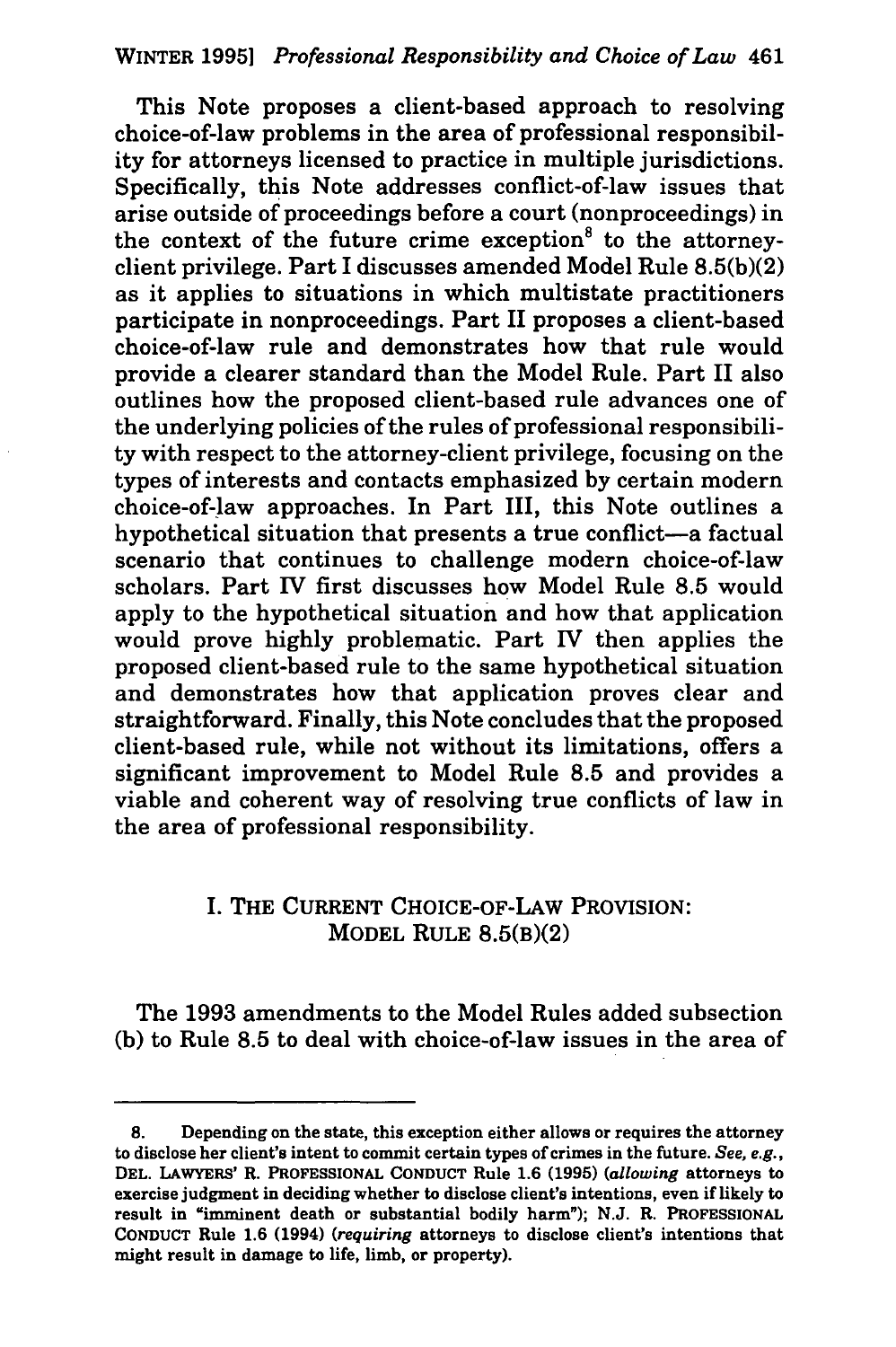professional responsibility.<sup>9</sup> Where attorneys act outside of court proceedings, Model Rule 8.5(b)(2)(ii) provides:

if the lawyer is licensed to practice in this and another jurisdiction, the rules to be applied shall be the rules of the admitting jurisdiction in which the lawyer *principally practices;* provided, however, that if *particular conduct* clearly has its *predominant effect* in another jurisdiction in which the lawyer is licensed to practice. the rules of that jurisdiction shall be applied to that conduct.<sup>10</sup>

Neither the correct interpretation nor application of this Model Rule proves to be instantly clear. First, the Model Rule provides no guidelines to interpret the "principally practices" standard. One reasonably could define this phrase by the percentage of an attorney's clients domiciled in a given jurisdiction, the amount of the attorney's work performed in relation to the laws of a given jurisdiction, or the portion of an attorney's time devoted to projects involving the laws or clients of a given jurisdiction. Furthermore, an attorney could conceivably spend precisely equal amounts of time in more than one jurisdiction. Given these competing, yet reasonable, interpretations of the phrase "principally practices," Model Rule 8.5(b) appears susceptible to significant manipulation.

Second, one would face additional difficulty in understanding the "predominant effect" exception. An initial reading could suggest that Model Rule 8.5(b) focuses exclusively on the "predominant effect" of the *attorney's* "particular conduct,"11 yet the comments to the rule suggest otherwise:

The intention is for the [predominant effect] exception to be a narrow one. It would be appropriately applied, for example, to a situation in which a lawyer admitted in, and principally practicing in, State A, but also admitted in State B, handled an acquisition by a company whose

<sup>9.</sup> MODEL RULES OF PROFESSIONAL CONDUCT Rule 8.5(b) & cmts. 2-4 (1994). 10. MODEL RULES OF PROFESSIONAL CONDUCT Rule 8.5(b)(2)(ii) (1994) (emphasis

added).

<sup>11.</sup> Since the Model Rules are aimed at influencing attorneys' behavior, the drafters probably intended the rule's language to refer to actions by attorneys. One commentary seems to have assumed as much since it fails to mention this source of potential ambiguity. *See Deuelopments, supra* note 3, at 1588-90.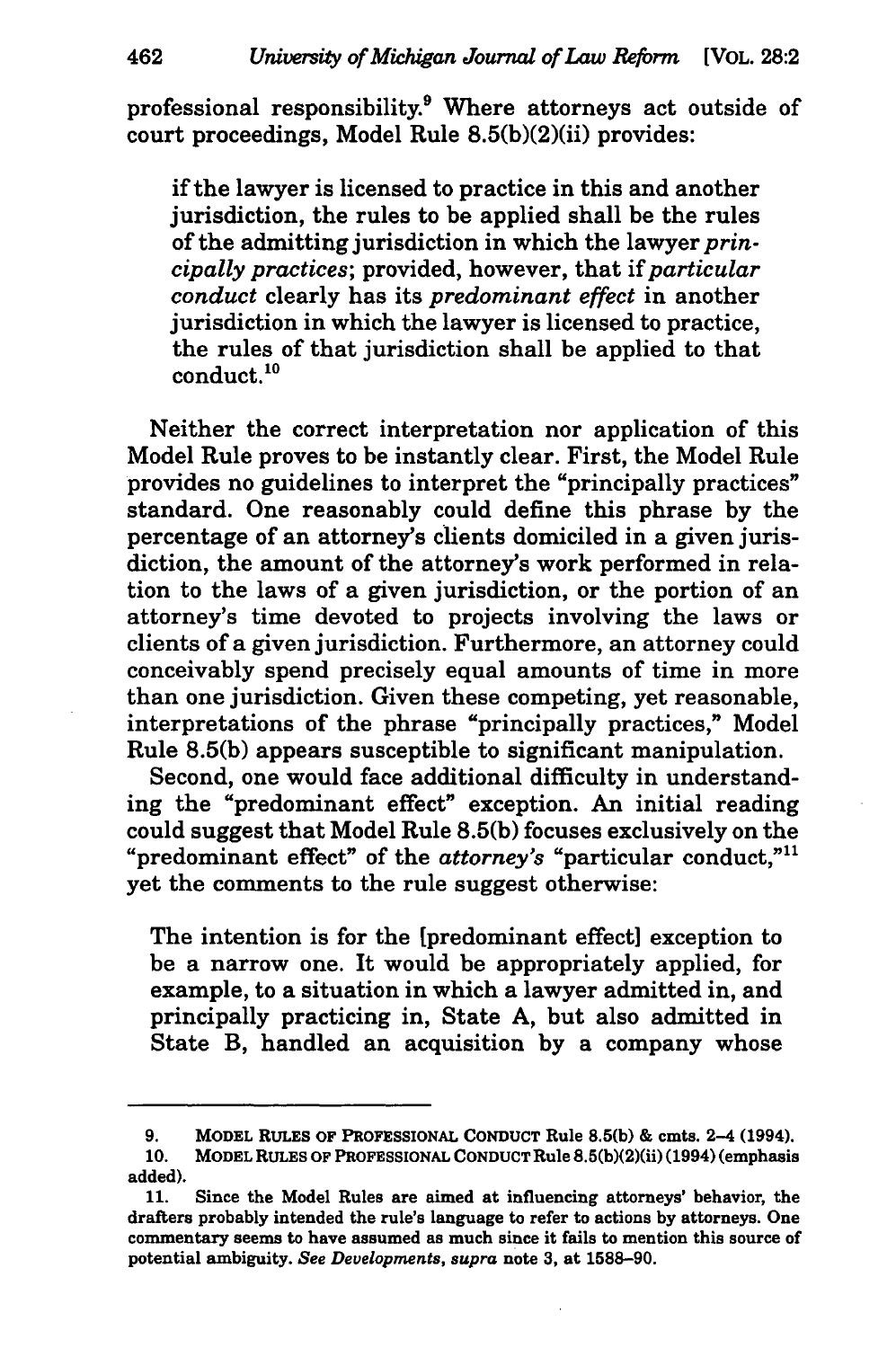headquarters and operations were in State B of another, similar such company. The exception would not appropriately be applied, on the other hand, if the lawyer handled an acquisition by a company whose headquarters and operations were in State A of a company whose headquarters and main operations were in State A, but which also had some operations in State B.<sup>12</sup>

Despite somewhat confusing language, the commentary clearly would apply the "predominant effect" exception to the following instance: the lawyer is admitted to practice in both States A and B; she principally practices in State A; she is retained by a company that operates and has its headquarters in State B; and that company wishes to acquire another company that also operates and has its headquarters in State B. The commentary would not apply the predominant effect exception, however, to the same scenario if both companies operated and had headquarters in State A with only minor operations in State B. Yet the commentary offers no further explanation for its application of the "predominant effect" exception to only the first situation. The commentary gives no indication whether it applies in the former instance because the *attorney's*  "particular conduct" occurs with respect to the laws of State B or because the *client's* "particular conduct" takes place in that state. One could reasonably read Model Rule 8.5 and its accompanying comments either way.

The "predominant effect" language poses additional confusion. Imagine a situation involving the future crime exception to the attorney-client privilege. 13 The attorney holds licenses from both state X, which recognizes the future crime exception, and state Z, which does not recognize any exceptions to the attorney-client privilege. Suppose also that the attorney learns that a client, a resident of state X, intends to defraud a partnership that operates under the laws of state X but whose partners are all domiciliaries of state Z. In this case, it is unclear whether the attorney's conduct would have its predominant effect in state X, where the partnership operates, or in state Z, where the impact of the financial injury would be felt by the individual partners.

<sup>12.</sup> MODEL RULES OF PROFESSIONAL CONDUCT Rule 8.5 cmt. 4 (1994).

<sup>13.</sup> *Compare* DEL. LAWYERS' R. PROFESSIONAL CONDUCT Rule 1.6 (1995) *with* N.J. R. OF PROFESSIONAL CONDUCT Rule 1.6 (1994).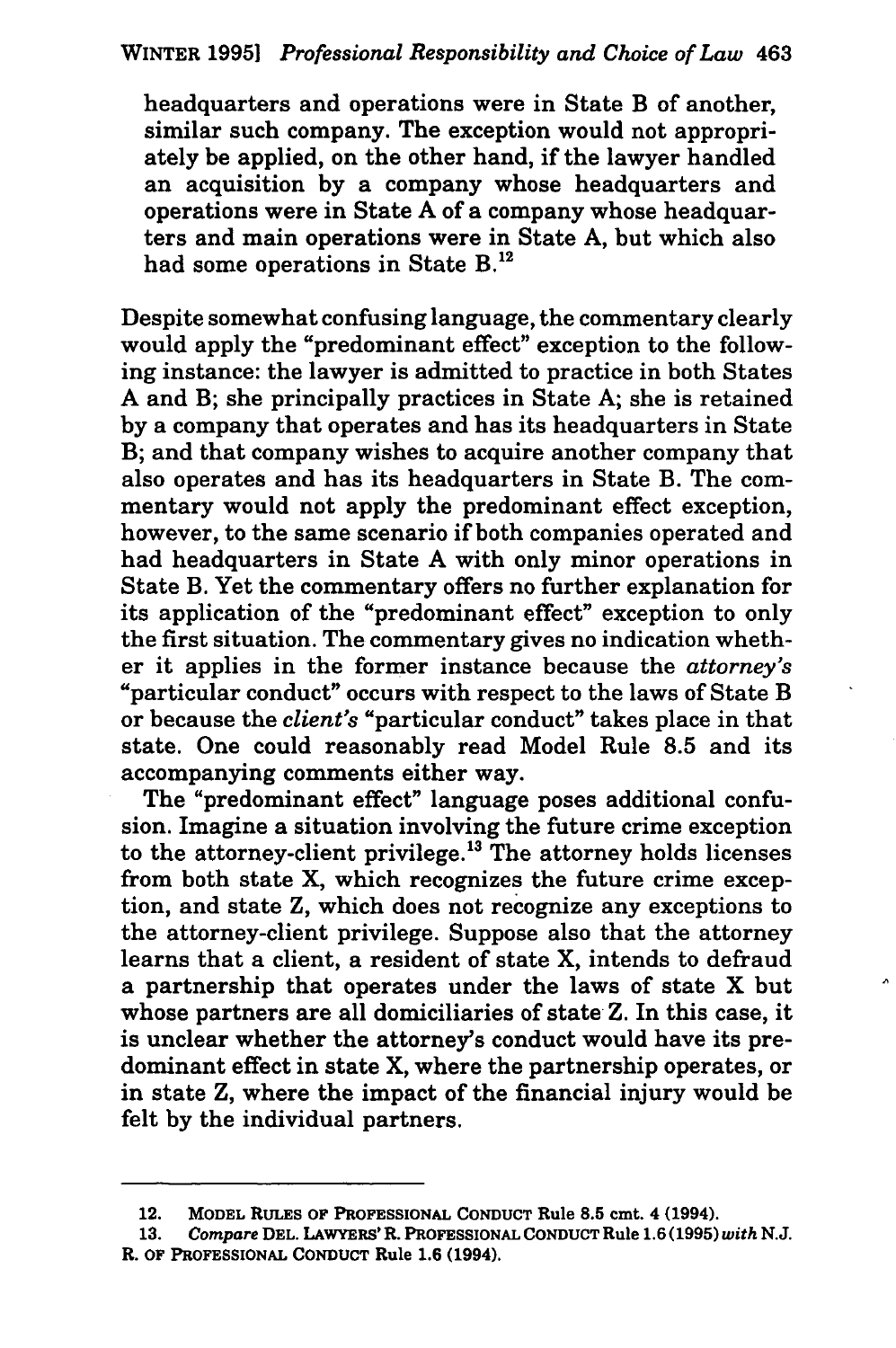The interpretation of the "predominant effect" exception will have profound impacts on the attorney's conduct. If the attorney's conduct were deemed to have its predominant effect in state X because state X had licensed the attorney, provided the legal residence of the partnership, and was the domicile of the client, then the ethical rules of state X would *require* the attorney to disclose his client's criminal intent. If, on the other hand, the attorney's conduct were determined to have its predominant effect in state Z because state Z also had licensed the attorney and because the actual economic harm would be suffered by partners who are domiciliaries of state Z, then the professional responsibility regulations of state Z would *prohibit* the attorney's disclosure of his client's intent. Thus, while interpretation of the "predominant effect" exception has obvious ramifications for the multistate practitioner, Model Rule 8.5 lacks sufficient clarity to guide its application.

One commentary has proposed elimination of the "predominant effect" exception as a partial solution to the ambiguity in Model Rule  $8.5(b)$ .<sup>14</sup> That commentary focuses on the referential ambiguity of the "predominant effect" exception, noting that Model Rule 8.5 does not clarify whether the exception clause applies to the effect of the attorney's conduct on the client or on the public.15 In the context of the future crime exception to the attorney-client privilege, the referential ambiguity may prove determinative.

Consider the following situation. A client, domiciled in state X, intends to commit a crime in state Z, and he discloses that intention to his attorney, who is licensed to practice in both states. If state X would forbid disclosure while state Z would require it, in which state would the predominant effect of the attorney's conduct occur? This determination will be important to the attorney who seeks to avoid being disciplined for violating the attorney-client privilege in state X. Without further specificity, applying the Model Rule's exception proves difficult. Although subsequent case law may eventually eliminate the ambiguity, the Model Rule at present lacks sufficient clarity to guide the conduct of multistate practitioners. <sup>16</sup>

Although the cited commentary makes an important observation, it accurately notes that its own proposed test "also

<sup>14.</sup> *Developments, supra* note 3, at 1588-90.

<sup>15.</sup> *Id.* at 1588.

<sup>16.</sup> *See id.*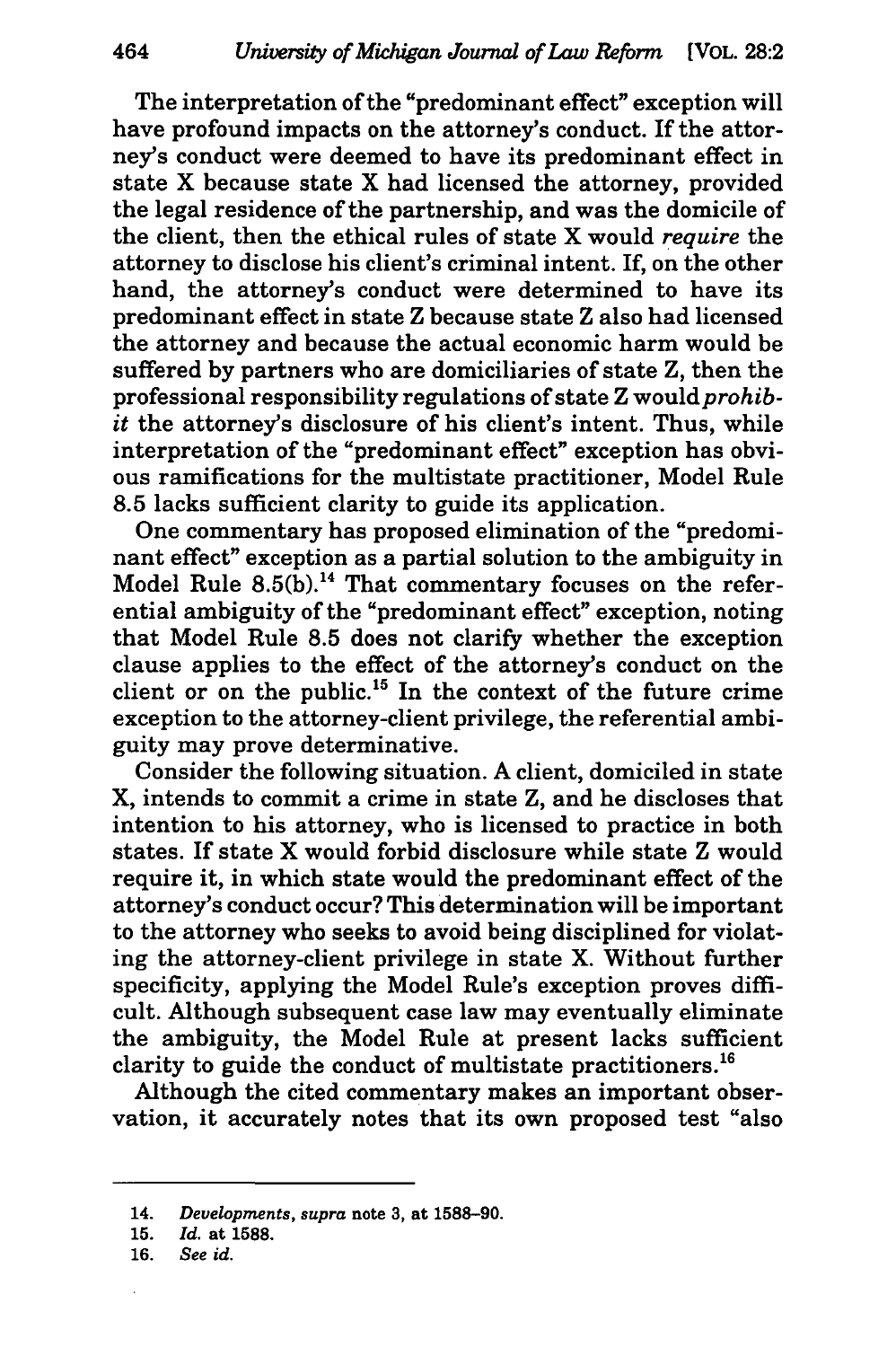presents some ambiguity" and does little to further the goal of establishing a clear choice-of-law rule.<sup>17</sup> Elimination of the "predominant effect" exception would still leave the equally ambiguous and problematic "principally practices" standard of general application. The justification for the elimination of the "predominant effect" exception is that it would provide increased *ex ante* certainty18 but this reasoning is circular. The adoption of any coherent choice-of-law rule will yield the same *ex ante* certainty as any other such rule, provided that the rule subsequently is applied with uniformity.<sup>19</sup> Model Rule 8.5(b) fails as a satisfactory rule because its intrinsic ambiguities preclude consistent interpretation and, consequently, uniform application. Although certainty might evolve during the adjudication of cases brought under Model Rule 8.5(b), relying on case-by~case analysis to clarify the rule would defeat the purpose of adopting any bright-line rule at all.<sup>20</sup>

## II. A CLIENT-BASED APPROACH TO THE CHOICE-OF-LAW PROBLEM

In light of the ambiguities contained in Model Rule 8.5 and the lack of any choice-of-law provision in the Model Code, this Note proposes a client-based rule for the nonproceeding situation contemplated by Model Rule 8.5(b)(2)(ii). Where a multistate practitioner acts outside of a court proceeding, and where a true conflict of law arises as to the scope of the attorney-client privilege, this Note advocates applying the law of the state in which the client is domiciled at the time the potentially disclosable communication occurs.

The proposed client-based rule offers several advantages. First, it provides a clearer standard than amended Model Rule 8.5(b)(2)(ii). The clarity of the client-based rule likely will result in a degree of certainty and uniformity that will give meaning and substance to the attorney-client privilege. <sup>21</sup>

<sup>17.</sup> *Id.* at 1589.

<sup>18.</sup> *See id.* 

<sup>19.</sup> *See* Baxter, *supra* note 2, at 2-4 (distinguishing between primary and secondary certainty).

<sup>20.</sup> *See, e.g., Developments, supra* note 3, at 1588-89.

<sup>21.</sup> *See generally* Steven Bradford, *Conflict of Laws and the Attorney-Client Privilege: A Territorial Solution,* 52 U. PITT. L. REV. 909, 943-51 (1991) (discussing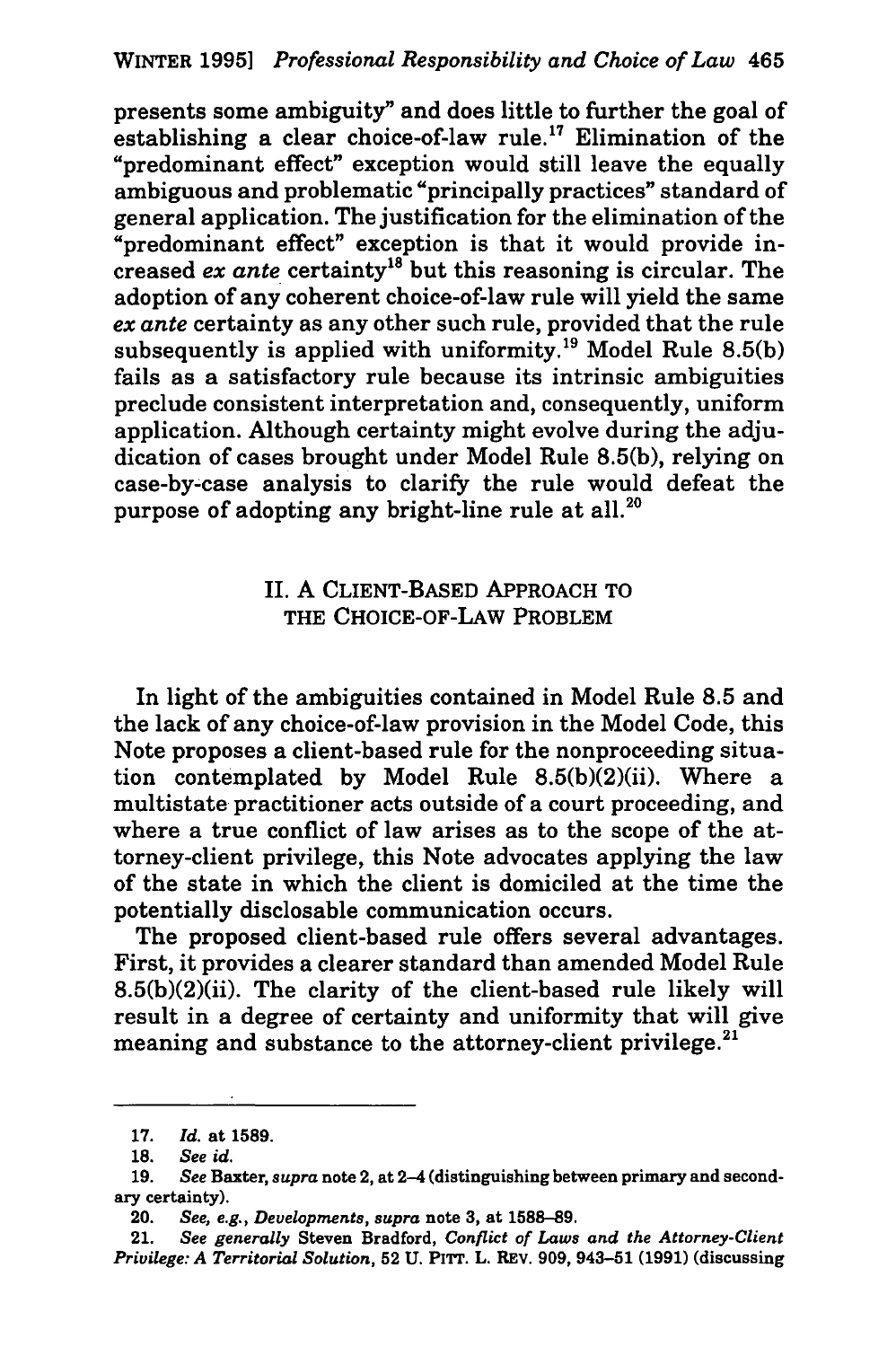This certainty arguably is threatened by the dependence of the client-based rule on the potentially difficult-to-apply concept of "domicile," which may itself be a problematic factor, given its technical nature.<sup>22</sup> Although one rightfully may attack the intricacies that sometimes impede a clear determination of a person's domicile, our legal system tolerates the concept and relies upon it in many areas of law. $23$  The continued use of the domicile concept suggests that courts and scholars have become sufficiently comfortable with its operation so that its future application will not prove unduly burdensome or problematic. To use the attack on domicile, without more, to reject the client-based rule would be to call into question many areas of the law that similarly rely on a determination of domicile for their effective enforcement.

Second, the client-based rule advances one of the primary objectives of the attorney-client privilege-protection of the client.<sup>24</sup> Despite mixed historical rationales, modern commentators justify the attorney-client privilege as the *sine qua non*  of the adversarial system.<sup>25</sup> One commentator has written:

The attorney-client privilege may well be the pivotal element of the modern American lawyer's professional functions. It is considered indispensable to the lawyer's function as advocate on the theory that the advocate can adequately prepare a case only if the client is free to disclose everything, bad as well as good. The privilege is

the need for a rule that promotes greater certainty and predictability than case-bycase adjudication in the area of attorney-client privilege); O'Brien, *supra* note 1, at 714, 720-21 (discussing the goals of certainty and predictability advanced by modem choice-of-law theory).

<sup>22.</sup> *See* WILLIAM M. RICHMAN & WILLIAM L. REYNOLDS, UNDERSTANDING CONFLICTS OF LAW 5 (2d ed. 1993) ("Determining domicile can be a subtle and elusive task, and the result may easily be one about which reasonable persons-and judges-might disagree."); *id.* at 12 ("The flexibility of the concept [of domicile] permits its manipulation .... "). *See generally* id. at 5-12 (presenting a summary of the requirements of domicile).

<sup>23.</sup> *See id.* at 5 (noting that domicile is the basis for jurisdiction in divorce and ordinary civil actions; for taxing incomes and estates; and for determining applicable law in interstate successions).

<sup>24.</sup> *See generally* MONROE H. FREEDMAN, LAWYERS' ETHICS IN AN ADVERSARY SYSTEM 2 (1975) (discussing the need for confidentiality as a procedural safeguard against error in the search for truth that theoretically underlies the adversary system); Harry I. Subin, *The Lawyer as Superego: Disclosure of Client Confidences to Prevent Harm,* 70 IOWA L. REV. 1091, 1096 (1985) (suggesting that the absence of confidentiality would sacrifice the client's rights and his individual autonomy).

<sup>25.</sup> *E.g.,* Bradford, *supra* note 21, at 913-14.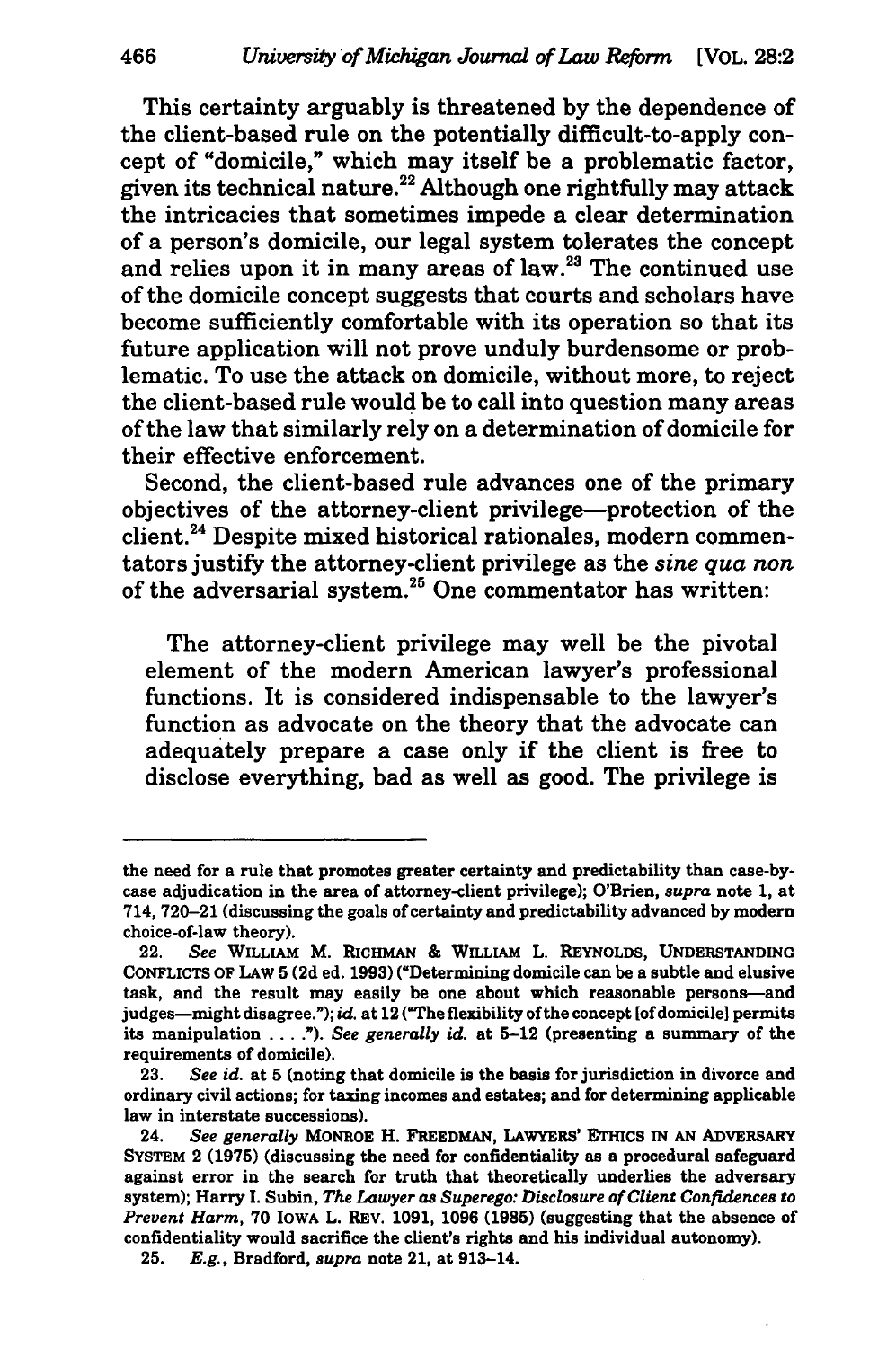also considered necessary to the lawyer's function as confidential counselor in law on the similar theory that the legal counselor can properly advise the client what to do only if the client is free to make full disclosure.<sup>26</sup>

The protection afforded by the confidentiality of the attorneyclient privilege allows the client to communicate with his legal counselor in a manner that will allow the attorney to best represent her client's interest. The privilege prevents the client from incriminating himself in front of a court or an adversary, while allowing his attorney to prepare the best possible representation of the client with the benefit of complete disclosure of relevant information. In sum, the attorney-client privilege exists to further the client's interests as a participant in a system of justice that involves adversarial ethics.

To serve the prophylactic goal of the attorney-client privilege; certainty and predictability prove essential.<sup>27</sup> According to the Supreme Court,

[l]f the purpose of the attorney-client privilege is to be served, the attorney and client must be able to predict with some degree of certainty whether particular discussions will be protected. An uncertain privilege, or one which purports to be certain but results in widely varying applications by the courts, is little better than no privilege at all. $^{28}$ 

A bright-line rule promotes greater certainty than case-bycase adjudication because it provides the parties with predict-

<sup>26.</sup> Geoffrey C. Hazard, Jr., *An Historical Perspective on the Attorney·Client Privilege,* 66 CAL. L. REV. 1061, 1061 (1978).

<sup>27.</sup> *See, e.g., Developments, supra* note 3, at 1588-89 (noting that "confidentiality requires certainty to further its goals and purposes"). Departures from a clear rule that defines the attorney-client privilege in individual cases might seem necessary or even proper, but the resultant lack of uniformity of the rule's application and enforcement would produce an uncertainty that would undermine the purposes of the privilege altogether. *See* id. Although the clarity of a bright-line rule offers advantages outside of the privilege context, id. (citing Note, *The Attorney-Client Privilege: Fixed Rules, Balancing and Constitutional Entitlement,* 91 HARV. L. REV. 464, 468-69 (1977)), the benefits of a bright-line rule in the privilege context prove especially significant. Bradford, *supra* note 21, at 912, 937, 945.

<sup>28.</sup> Upjohn Co. v. United States, 449 U.S. 383, 393 (1981). *See also* Bradford, *supra* note 21, at 943 (arguing that the attorney-client privilege will only foster communications between the attorney and client if both parties know at the time of their communications whether and to what extent the privilege will apply).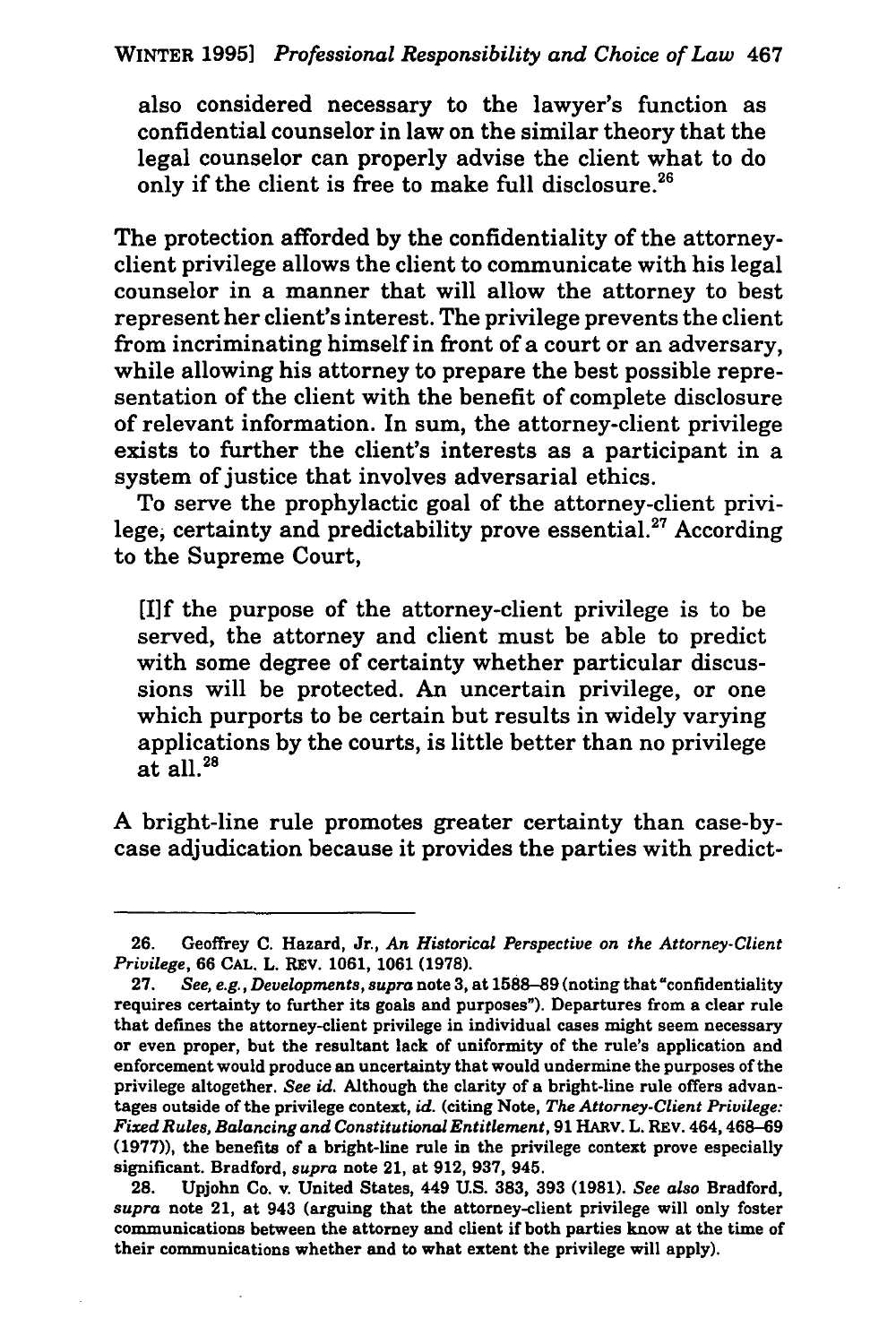ability regarding the future ramifications and treatment of their present actions.<sup>29</sup>

While the client-based rule may protect the client, it sacrifices an important function of the future crime exception-protecting the public interest in deterring intended crimes. This tension between the interests of the individual and society at large often exists in the search for a workable and just legal principle. Without a universally acceptable normative standard, however, attempting to justify a choice-oflaw rule that favors either the client or the public would produce interminable debate on the merits of the appropriate public policy. This Note declines to invite that discussion and instead recognizes that the current choice-of-law provision embodied in Model Rule 8.5 presents serious pragmatic difficulties.30 A domicile-centered rule at least focuses on the client, which is consistent with the policies underlying the attorney-client privilege and the professional responsibility regulations. By applying the law of the client's domicile, the proposed client-based rule provides a more certain, predictable, and rational approach than the existing rule. These improvements sufficiently justify consideration of the merits of the proposed client-based rule.

The client-based rule also advances another purpose underlying the rules of professional responsibility: the protection of the reasonable expectations of the client as a layperson.31 The preamble to the Model Rules establishes that the legal profession serves a quasi-governmental function by self-regulation and that the ethical guidelines exist as a means of protecting the public interest. $32$  In the absence of the judiciary-as when a lawyer acts in nonproceedings—the lawyer has a responsibil-

30. *See supra* Part I.

<sup>29.</sup> This so-called "primary predictability" constitutes "a [choice-of-law] goal worthy of pursuit [that] few would deny." Baxter, *supra* note 2, at 3. Yet primary predictability alone "is an inadequate *normative* basis for traditional choice-of-law rules." *Id.* (emphasis added). For a more thorough discussion of the merits of predictability and uniformity as justifications for choice-of-law rules, see id. at 2-4. *See also* Bradford, *supra* note 21, at 943-51 {discussing the need for a rule that promotes greater certainty and predictability than case-by-case adjudication in the area of attorney-client privilege); O'Brien, *supra* note 1, at 714, 720-21 {discussing . the goals of certainty and predictability advanced by modern choice-of-law theory).

<sup>31.</sup> *See, e.g.,* FREEDMAN, *supra* note 24, at 3 {discussing the obligations of a criminal defense attorney to protect her legally unsophisticated client from the potential harm of the truth-finding process embodied in criminal trials).

<sup>32.</sup> MODEL RULES OF PROFESSIONAL CONDUCT Preamble§§ 8-12 (1994); *see also*  MODEL CODE OF PROFESSIONAL RESPONSIBILITY EC 1-2 (1981).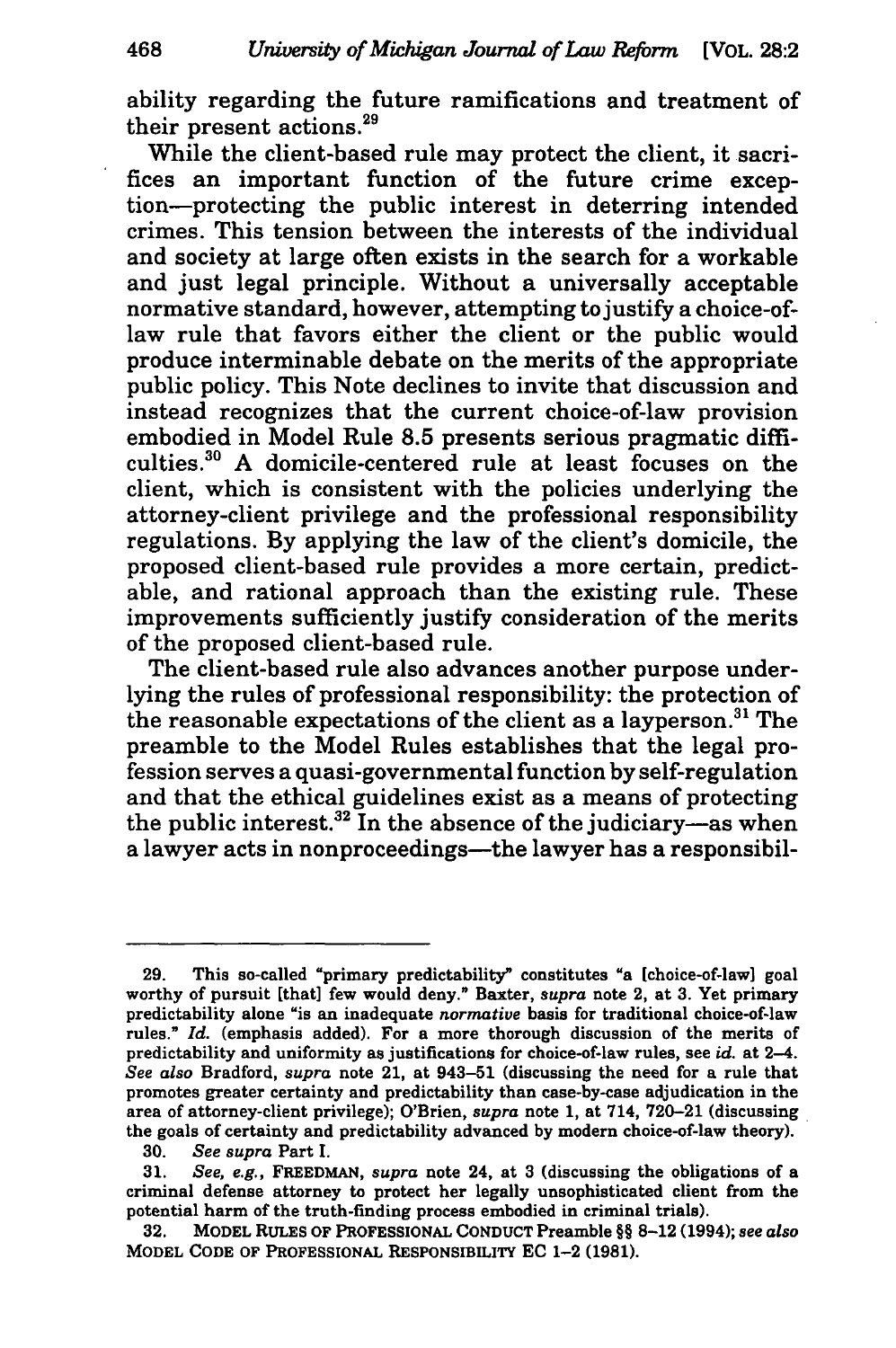ity to the public to provide a certain quality of justice.<sup>33</sup> In such situations outside the purview of the court, the law of the client's domicile should apply because it best protects the reasonable expectations of the client. It is the law with which the client will most likely be familiar<sup>34</sup> and, accordingly, the law to which the client will expect to be held accountable.<sup>35</sup>

Third, focusing on the client and his domicile is consistent with the theoretical emphases in certain modern choice-of-law approaches. Three modern theories prove illustrative. The first is Professor Currie's governmental interest analysis.<sup>36</sup>

Currie based his system upon the observation that law is purposive in nature-that those who made the law sought to serve various social goals .... [He] argued, in choice-of-law decision-making, the governmental interests of each jurisdiction in having its law applied should be considered. That procedure helps insure that a law will not be applied to the problem *unless applying the law would achieve a policy goal sought by the sovereign which promulgated the law.* <sup>37</sup>

The rationale behind the client-based rule follows Professor Currie's theoretical instruction. Although, as noted, a consideration of the "governmental interests of each jurisdiction" reveals a tension between the purpose of the attorney-client privilege and the policy concerns motivating the future crime exception, application of the client-based rule clearly does "achieve a policy goal sought by the sovereign which promulgated the law." Applying the law of the client's domicile furthers the policy of the client's state, allowing that state's laws to serve their intended "social goals."

<sup>33.</sup> MODEL RULES OF PROFESSIONAL CONDUCT Preamble § 1 (1994) {providing that a "lawyer is a representative of clients, an officer of the legal system and a public citizen having special responsibility for the quality of justice"); *cf.* MODEL CODE OF PROFESSIONAL RESPONSIBILITY EC 1-5 (1981) {stating that "[b]ecause of [a lawyer's] position in society . . . respect for the law should be more than a platitude").

<sup>34.</sup> *See, e.g.,* Bernkrant v. Fowler, 360 P.2d 906, 910 {Cal. 1961) {"Unless [the parties] could rely on their own law, they would have to look to the laws of all of the jurisdictions to which [the other party] might move regardless of where he was domiciled  $\dots$ .").<br>35. See HERE

<sup>35.</sup> *See* HERBERT F. GoODRICH, HANDBOOK OF THE CONFLICT OF LAWS 261-62 {3d ed. 1949).

<sup>36.</sup> For a complete introduction to Professor Currie's governmental interest analysis, see Brainerd Currie, *Notes on Methods and Objectives in the Conflict of Laws,* 1959 DUKE L.J. 171.

<sup>37.</sup> RICHMAN & REYNOLDS, *supra* note 22, at 212.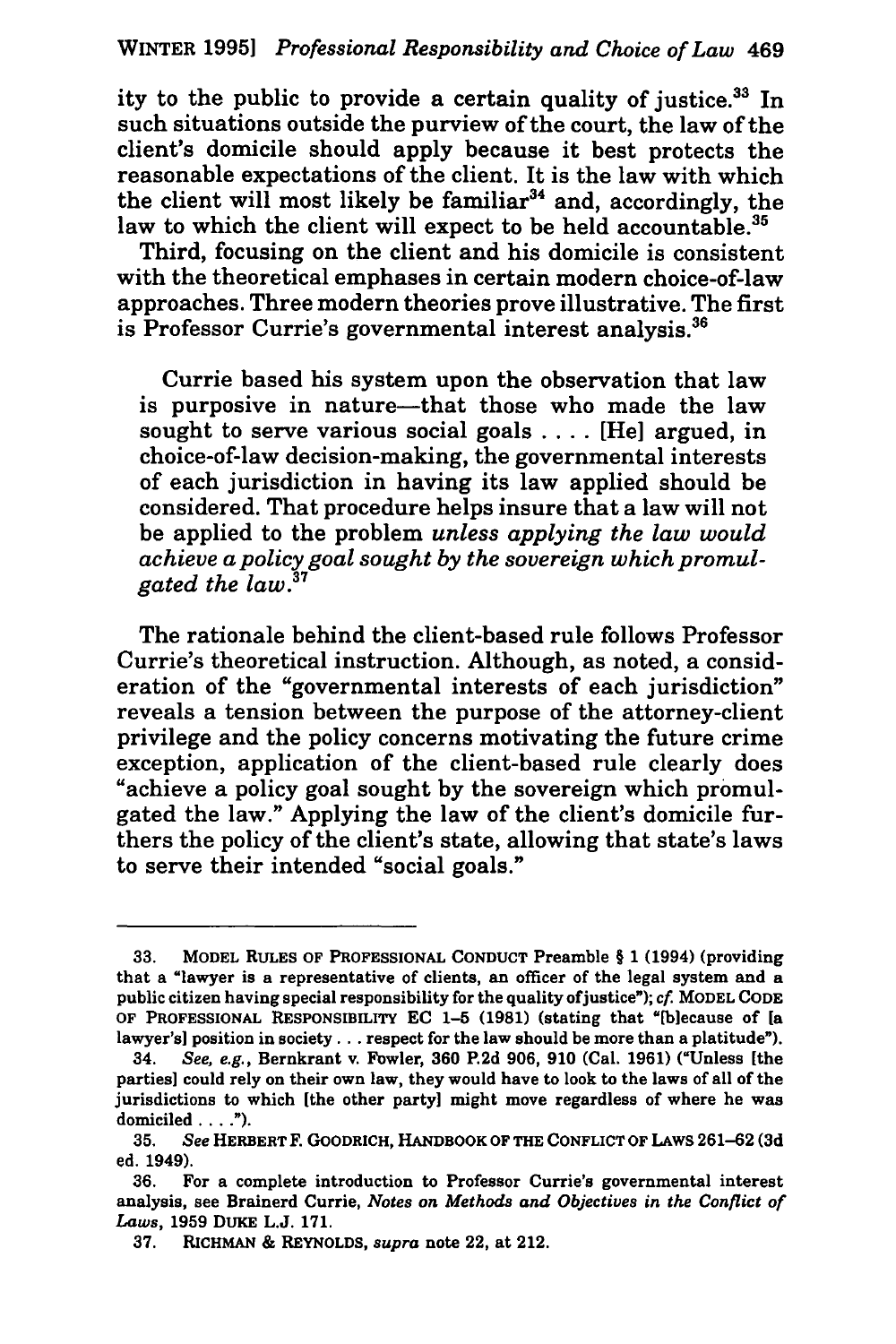The client-based rule also applies the type of tie-breaking analysis advanced in Professor Baxter's comparative impairment approach.<sup>38</sup> Professor Baxter recognizes two types of governmental objectives: internal and external.39 Where a choice-of-law problem arises, "the external objective of one state must be subordinated [to that of the other]."40 Essentially, "[t]he principle is to subordinate, in the particular case, the external objective of the state whose internal objective will be least impaired in general scope and impact by subordination in cases like the one at hand." $41$ 

The client-based rule contemplates the type of comparative impairment approach suggested by Professor Baxter by properly considering the conflicting state objectives with respect to the attorney-client privilege and the future crime exception. A comparison of governmental objectives, however, merely uncovers the conflicting policies of the attorney-client privilege and the future crime exception. The client-based rule advances the underlying, client-protective purpose of the attorney-client privilege and of the professional responsibility regulations. In other words, the client-based rule reflects the conclusion that the objectives of both the attorney-client privilege and the professional responsibility regulations would be impaired more than the policy goals of the future crime exception if the client-based rule were not applied. While one may dispute the merits of this conclusion on normative grounds, the proposed client-based rule does incorporate the type of comparative impairment analysis that Professor Baxter recommended to resolve conflicts of law.

The client-based rule also contemplates the analytical focus of the Restatement (Second) of Conflict of Laws. The Second Restatement's approach involves a two-step process.<sup>42</sup> First, a

<sup>38.</sup> For a detailed introduction to comparative impairment, see Baxter, *supra*  note 2.

<sup>39.</sup> Internal objectives represent those governmental goals that motivate a state's approach to resolving conflicts among private interests. *Id.* at 17. These interests exist even in wholly domestic disputes. *Id.* External governmental objectives arise when a transaction affects persons of different states. *Id.* "They are the objectives of each state to make effective, in all situations involving persons as to whom it has responsibility for legal ordering, that resolution of contending private interests the state has made for local purposes." Id.

<sup>40.</sup> *Id.* 

<sup>41.</sup> *Id.* at 18. Another commentary has restated Professor Baxter's proposition: "true conflicts [of law] could be resolved by comparing the extent of impairment of each state's policy and applying the law whose policy would be most impaired if it were not applied." RICHMAN & REYNOLDS, *supra* note 22, at 221.

<sup>42.</sup> *See* RESTATEMENT (SECOND) OF CONFLICT OF LAWS § 6 (1988).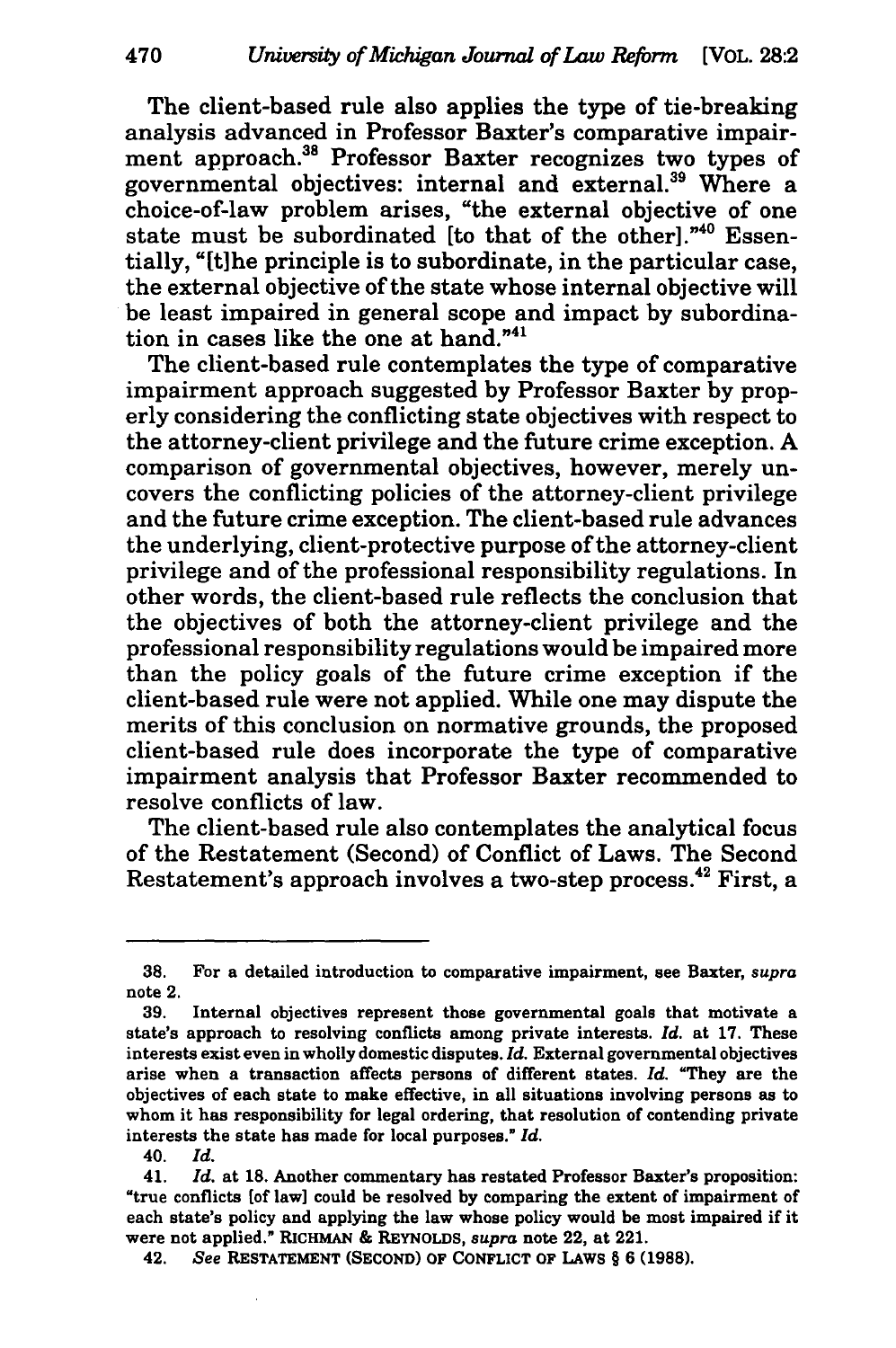#### WINTER 1995) *Professional Responsibility and Choice of Law* 471

court, subject to constitutional restrictions, should apply a statutory choice-of-law rule, if one exists.<sup>43</sup> In the absence of such a statutory directive, the Second Restatement in effect prescribes application of the law of the state that has "the most significant relationship" with the situation presented.<sup>44</sup> The determination of the most significant relationship involves consideration of seven factors, $45$  which "can be organized into three basic topics: governmental interests, party interests, and interests involving the administration of justice."<sup>46</sup>

Application of the client-based rule entails consideration of the types of interests examined under the framework of the Second Restatement. Analyzing the governmental and party interests in a conflicts situation, one finds the previously described dilemma posed by the competing purposes of the attorney-client privilege and the future crime exception; the former protects the client, a party interest, but the latter protects the public, a governmental interest. Although applying the law of the client's domicile sacrifices the concern of the future crime exception in order to advance the purposes of the attorney-client privilege and the professional responsibility regulations, the client-based rule furthers the goals of certainty and predictability and is relatively easy to administer. The justification for the rule thus reflects proper attention to the types of interests emphasized by the Second Restatement.

Finally, the client-based rule offers an additional advantage in that the rule prevents the legally sophisticated client from manipulating applicable ethical regulations to the client's advantage by forum shopping. Commentators often have manifested a concern that manipulative efforts of legally

- (b) the relevant policies of the forum,
- (c) the relevant policies of other interested states and the relative interests of those states in the determination of the particular issue,
- (d) the protection of justified expectations,
- (e) the basic policies underlying the particular field of law,
- (f) certainty, predictability and uniformity of result, and
- (g) ease in the determination and application of the law to be applied.

RESTATEMENT (SECOND) OF CONFLICT OF LAWS§ 6(2) (1988).

46. RICHMAN & REYNOLDS, *supra* note 22, at 196.

<sup>43.</sup> *Id.* § 6(1).

<sup>44.</sup> RICHMAN & REYNOLDS, *supra* note 22, at 195.

<sup>45.</sup> The factors are:

<sup>(</sup>a) the needs of the interstate and international systems,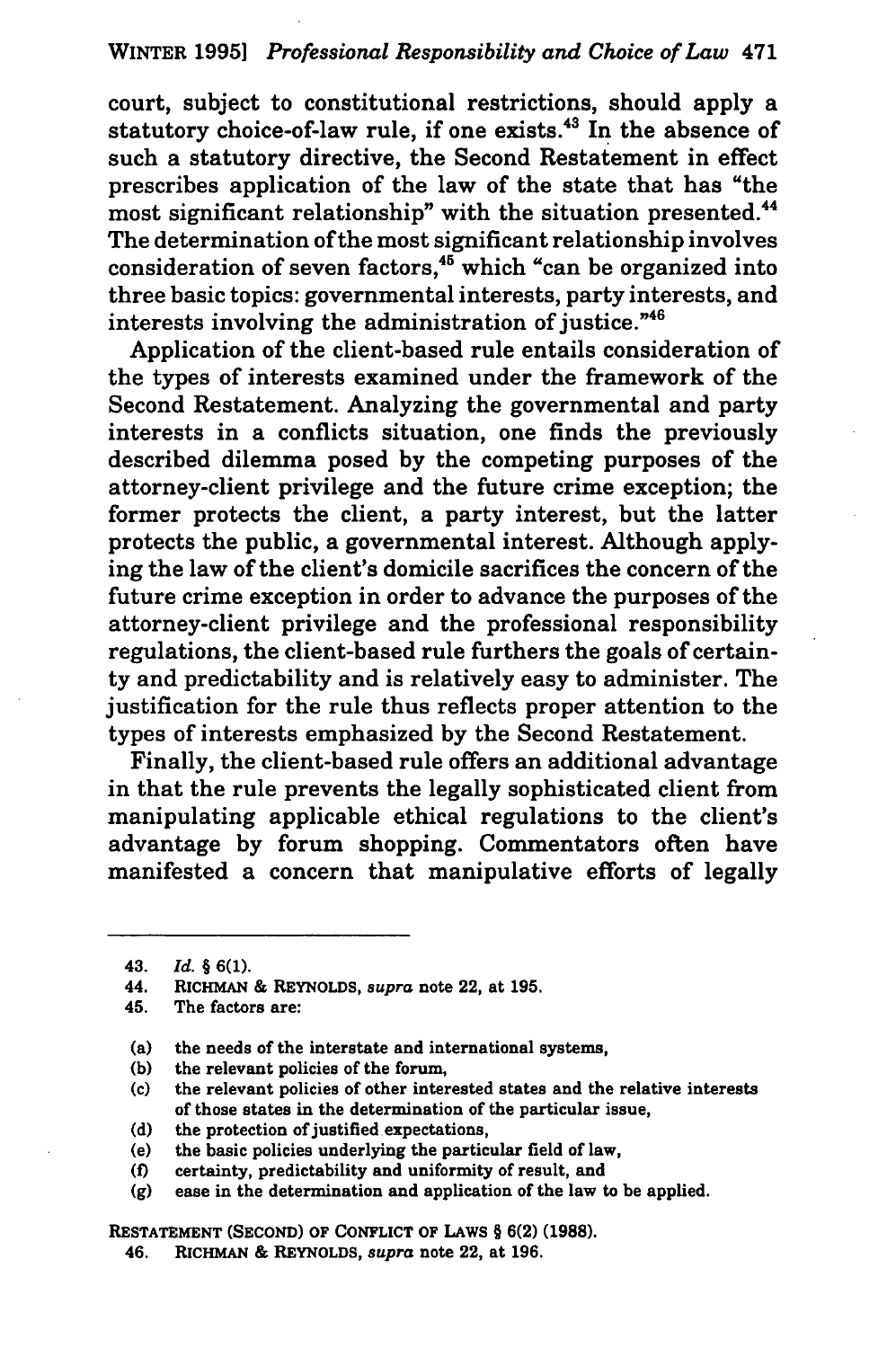sophisticated parties could frustrate an imprudent choice-oflaw standard because these parties simply would bring suit in a jurisdiction whose laws would favor the desired outcome.<sup>47</sup>

In the context of nonproceedings, forum shopping continues to present a concern. Consider, for example, an alternative to the client-based rule, application of the law of the state that licenses the attorney. For a multistate practitioner, the lawyer could simply designate a "home-base" state from among the states in which she is licensed. So long as the attorney made adequate *ex ante* disclosure, the parties could rely on application of the laws of the home-base state to their interactions, and legally sophisticated clients could choose lawyers based on the applicable state ethical codes. A client could choose a lawyer whose home-base state has a narrow future crime exception in order to avoid the burden of the broader future crime exception imposed by the state in which the client is domiciled, $48$ <sup>thus</sup> escaping the laws that the legislature of his state has enacted. The client-based rule would not encourage such manipulative behavior, because the client would properly remain subject to the laws of the state in which he was domiciled.

## III. WHERE THE PROPOSED STANDARD MIGHT APPLY: A NOT-SO-HYPOTHETICAL CONFLICT OF LAW

This Part outlines a hypothetical situation, analyzing the application of the statutes of two states, Delaware and New Jersey, in which the client's disclosure implicates the future

<sup>47.</sup> *See, e.g., id.* at 219 (noting that pure interest analysis as a choice-of-law method would encourage forum-shopping) (citing Michael Traynor, *Conflict of Laws: Professor Currie's Restrained and Enlightened Forum,* 49 CAL. L. REV. 845 (1961)). *But see* Bradford, *supra* note 21, at 951 (arguing that state ethical obligations are unlikely to influence a client's choice of attorney).

<sup>48.</sup> This option becomes especially threatening in light of states like Maryland, whose ethics committee has declared that an attorney's conduct in a foreign jurisdiction will be considered "ethical per se" if the attorney conforms to the Code of Professional Responsibility of that foreign jurisdiction. *See Developments, supra* note 3, at 1587 (citing Md. Comm. on Ethics, Informal Op. 86-28, at 3 (1985)). In other words, if an attorney chose Maryland as her "home-base," she could avoid sanctions by the Maryland Committee on Ethics simply by conforming her conduct to the ethical regulations of any foreign jurisdiction in which she practiced, regardless of whether she was licensed by that foreign jurisdiction. A client could not, therefore, rely on the application of Maryland's professional responsibility regulations to the attorney's conduct. This uncertainty could undermine the client's ability to predict and plan around the attorney's future conduct.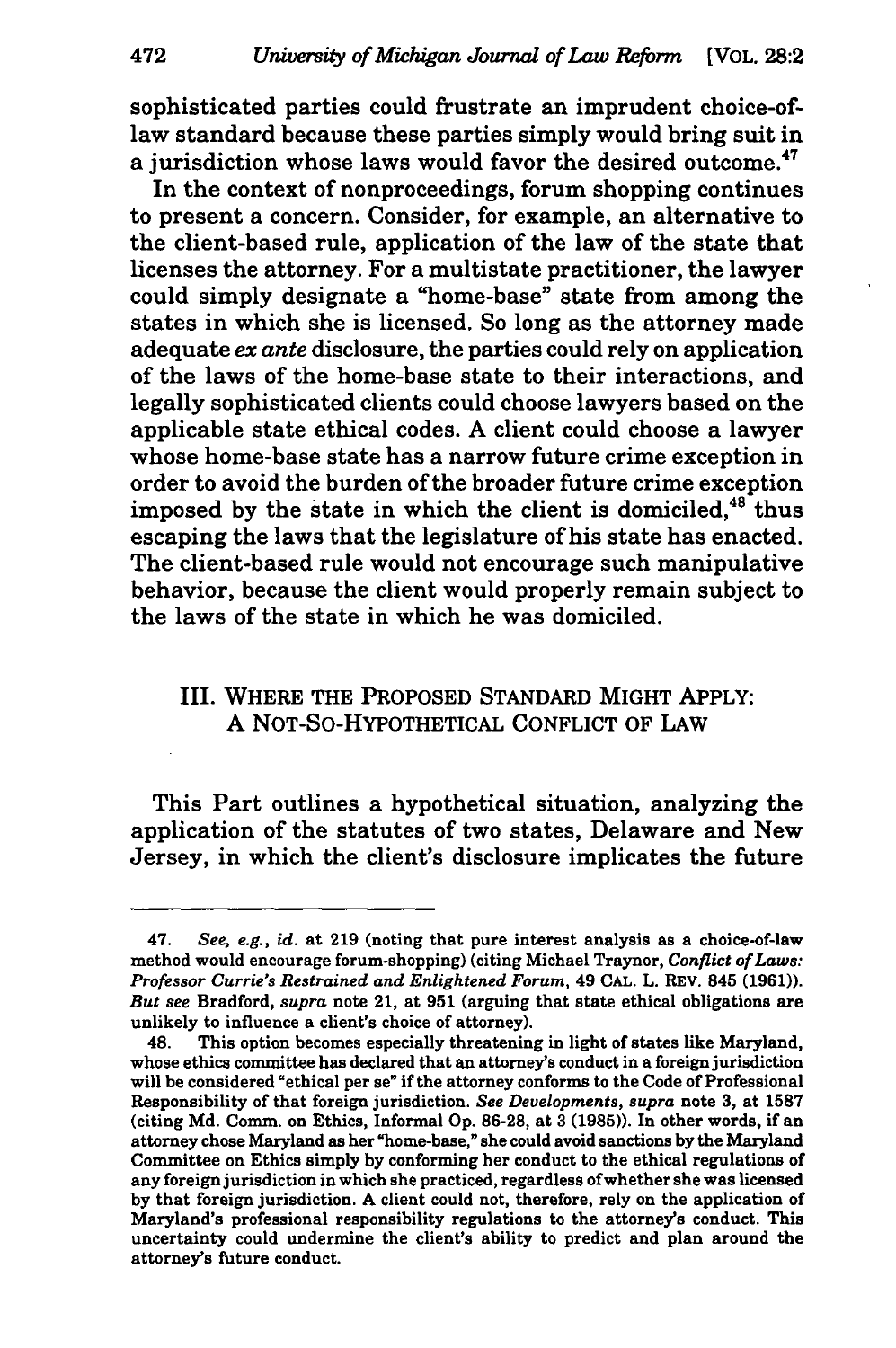crime exception to the attorney-client privilege. In the Delaware-New Jersey hypothetical, the attorney is licensed to practice in both states.49 The client is domiciled in Delaware and reveals his intention to defraud a corporate secured creditor in New Jersey.50 Both Delaware and New Jersey have substantially identical statutes that designate such fraud as a crime.51 In addition, Delaware and New Jersey both have adopted some version of the Model Rules.<sup>52</sup> though the adopted versions differ as to the scope and terms of the future crime exception.

In Delaware, Model Rule 1.6 generally prohibits attorneys from disclosing client confidences without client consent. 53 The future crime exception is limited and discretionary, providing that "[a] lawyer *may* reveal such information to the extent the lawyer *reasonably believes necessary* ... to prevent the client from committing a criminal act that the lawyer *believes* is *likely to result* in imminent death or substantial bodily harm."54 Delaware's rule implicitly endorses a state policy that favors client confidences over threats to public safety that do not involve life or limb.

One should note two characteristics of Delaware's future crime exception. First, the lawyer may only disclose her client's criminal intent where the contemplated criminal act, in the lawyer's opinion, would likely result in "imminent death or substantial bodily harm." Delaware thus absolutely prohibits its lawyers from disclosing their client's criminal intentions

<sup>49.</sup> The hypothetical intentionally involves an attorney who is admitted to practice, either regularly or *pro hac vice,* in both jurisdictions to avoid the important, but distinct, jurisdictional difficulties in determining which state would have proper jurisdiction to discipline the attorney. By licensing the attorney in both Delaware and New Jersey, the jurisdictional question is properly avoided, as it is beyond the scope of this Note.

<sup>50.</sup> One might challenge the general relevance of the client-based rule, because this Note only tests its application to a specific hypothetical scenario. The clientbased rule would likely encounter significant difficulty in resolving a conflicts situation in which a multistate practitioner has several clients from numerous domiciles who together intend to commit a conspiratorial crime or fraud. Although this situation would pose a significant challenge to the viability of the client-based rule, such a scenario seems sufficiently unlikely so as to justify postponement of its consideration.

<sup>51.</sup> *Compare* DEL. CODE ANN. tit. 11, § 891 (Supp. 1994) *with* N.J. STAT. ANN. § 2C:21-12 (West 1982).

<sup>52.</sup> *Compare* DEL. LAWYERS' R. PROFESSIONAL CONDUCT *with* N.J. R. PROFES-SIONAL CONDUCT.

<sup>53.</sup> DEL. LAWYERS' R. PROFESSIONAL CONDUCT Rule l.6(a) (1995).

<sup>54.</sup> DEL. LAWYERS' R. PROFESSIONAL CONDUCT Rule l.6(b)(l) (1995) (emphasis added).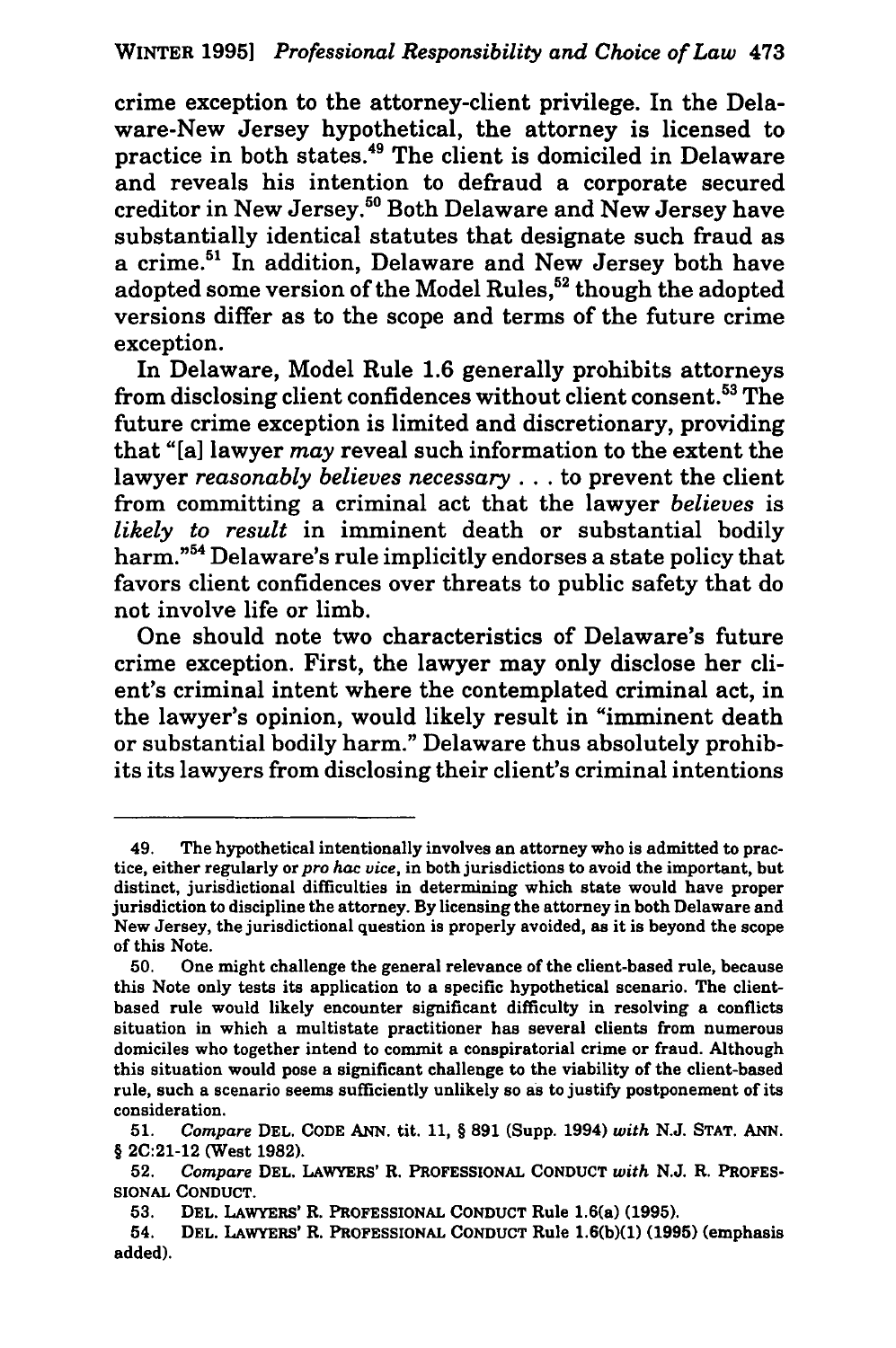if those intentions would not result in damage to a person's life or limb. 55 Second, even if the client's intended acts would endanger life or limb, the rule is discretionary and allows the attorney licensed to practice in Delaware to exercise her judgment in deciding whether to disclose her client's intentions.

Like Delaware, New Jersey imposes a general prohibition on attorneys' disclosure of client confidences.<sup>56</sup> New Jersey's future crime exception, however, is mandatory and broader in scope, providing that

[a] lawyer *shall* reveal such information . . . as soon as, and to the extent the lawyer reasonably believes necessary, to prevent the client ... from committing a *criminal, illegal or fraudulent act* that the lawyer reasonably believes is likely to result in death or substantial bodily harm or substantial injury to the financial interest or property of another. 57

Compared to the Delaware rule, New Jersey's rule favors the state's interest in protecting public safety and private property over client confidentiality. Consequently, New Jersey *requires*  its licensed attorneys to disclose client confidences in a broader range of circumstances which pose a threat to life, limb, or property.

Comparing this rule to Delaware's, one should make two observations. First, this rule is mandatory. While the New Jersey rule still allows the lawyer to exercise his judgment in determining what he "reasonably believes [to be) necessary, to prevent the client" from committing the enumerated acts, once the lawyer has made such a determination, he then *shall*  reveal that information.<sup>58</sup> Unlike the Delaware provision, the New Jersey rule leaves the lawyer no discretion in deciding whether to disclose his client's criminal, illegal, or fraudulent intentions. Second, the scope of the New Jersey future crime exception is much broader than that of Delaware. The New Jersey rule requires the lawyer to disclose information that

<sup>55.</sup> For example, the Delaware Model Rules of Professional Conduct would not sanction even discretionary disclosure by an attorney of a client's criminal intentions where the intended act only threatened property interests. Compare DEL. LAWYERS' R. PROFESSIONAL CONDUCT Rule 1.6(a) (1995) *with* DEL. LAWYERS' R. PROFESSIONAL CONDUCT Rule 1.6(b) (1995).

<sup>56.</sup> N.J. R. PROFESSIONAL CONDUCT Rule 1.6(a) (1994).

<sup>57.</sup> N.J. R. PROFESSIONAL CONDUCT Rule l.6(b)(l) (1994) (emphasis added).

<sup>58.</sup> N.J. R. PROFESSIONAL CONDUCT Rule l.6(b)(l) (1994).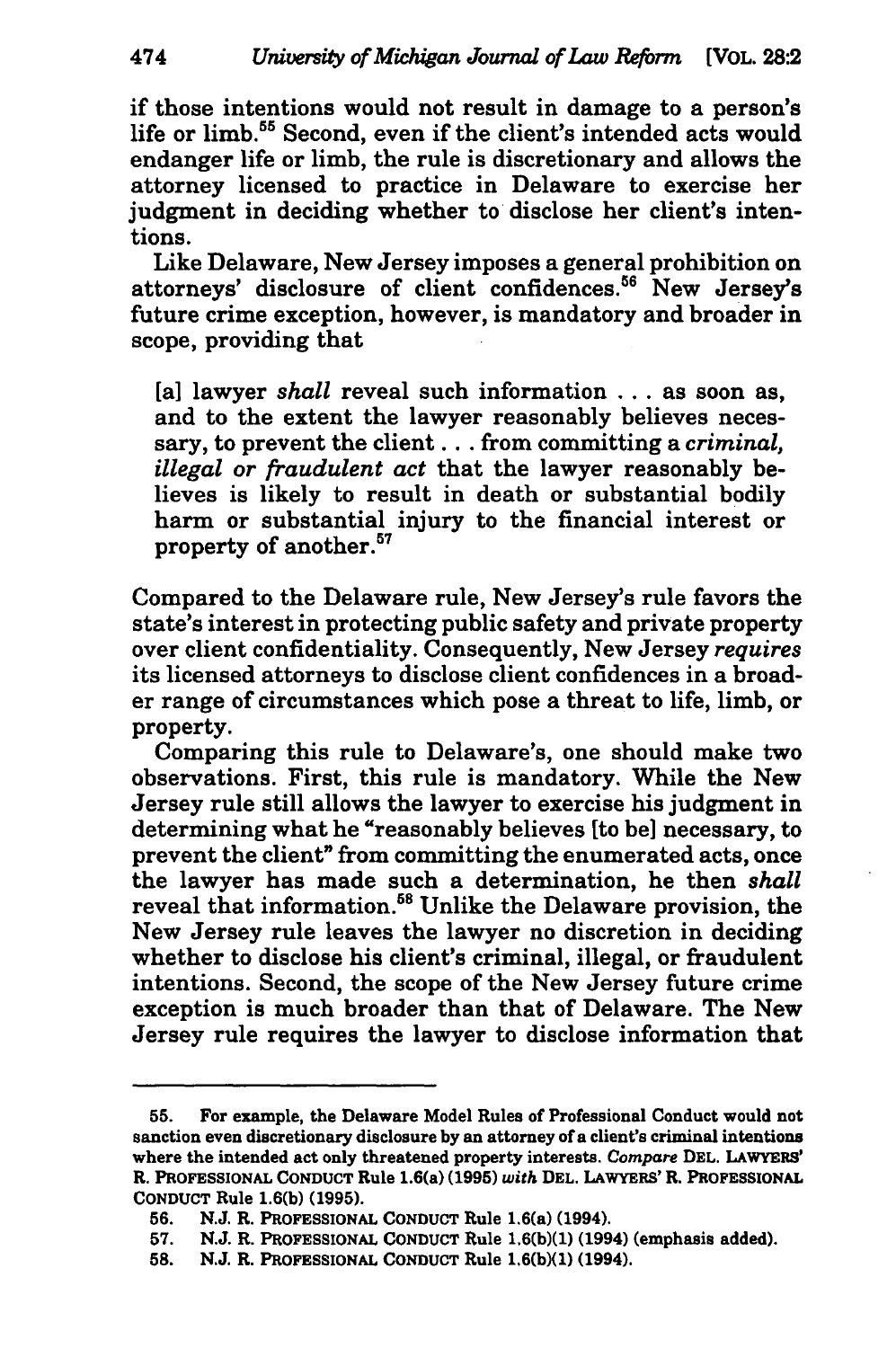would prevent criminal, illegal, and fraudulent acts that might result in damage to life, limb, financial interest, or property of another. In other words, where the Delaware rule would *allow*  its lawyer to disclose her client's criminal intentions that might result in injury to life or limb, the New Jersey rule would *require* its attorney to disclose his client's intent to commit a criminal, illegal, or fraudulent act that would result in damage to life, limb, or property.<sup>59</sup>

The Delaware-New Jersey hypothetical consequently presents an apparent true conflict.<sup>60</sup> The relevant interests are illustrated by the following diagram:

|                 | Delaware                                                                                                                                | New Jersey                                                                                                                                                  |  |
|-----------------|-----------------------------------------------------------------------------------------------------------------------------------------|-------------------------------------------------------------------------------------------------------------------------------------------------------------|--|
| <b>Contacts</b> | Attorney's license<br>Client's domicile                                                                                                 | Attorney's license<br><b>Future fraud location</b>                                                                                                          |  |
| Law             | Attorney cannot disclose<br>client's intent                                                                                             | Attorney must disclose<br>client's intent                                                                                                                   |  |
| Policy          | Narrow future crime excep-<br>tion favors greater client<br>confidentiality, except when<br>personal injury or human<br>life is at risk | Broad future crime,<br>fraud, and illegal activity<br>exception favors state's<br>interest in protecting<br>public safety and private<br>property interests |  |

*Diagram* 1<sup>61</sup>

60. The late Professor Brainerd Currie outlined the theoretical foundation for a choice-of-law approach now commonly known as governmental interest analysis. *See*  Currie, *supra* note 36. His article identified three situations that posed significant challenges to courts and choice-of-law scholars. *Id.* at 171-72. At least one of those identified situations, the true conflict, remains a source of highly problematic choice-oflaw issues and continues to form the basis for much modern choice-of-law scholarship. *E.g.,* Leo Kanowitz, *Comparative Impairment and Better Law: Grand Rlusions in the Conflict of Laws,* 30 liAsTINGS L.J. 255 (1978); Herma Hill Kay, *The Use of Comparative*  Impairment to Resolve True Conflicts: An Evaluation of the California Experience, 68 CAL. L. REV. 577 (1980); Larry Kramer, *More Notes on Methods and Objectives in the Conflict of Laws,* 24 CORNELL INT'L L.J. 245 (1991); John J. Wasilczyk, Note, *Conflict of Laws: Choice of Law for True Conflicts,* 65 CAL. L. REV. 290 (1977).

A true conflict arises when the laws of more than one state could apply and the application of the law of any one state would advance the policy of that state. RICHMAN & REYNOLDS, *supra* note 22, at 213. Developing a coherent choice-of-law theory that satisfactorily resolves the true conflict situation, while also avoiding normative value preferences, has proven the basis for much choice-of-law scholarship, though little agreement has resulted. *See, e.g.,* Baxter, *supra* note 2; Currie, *supra* note 36; Kramer, *supra.* 

61. For a discussion of diagramming conflicts-of-law analysis, see William M. Richman, *Diagramming Conflicts: A Graphic Understanding of Interest Analysis,* 43

<sup>59.</sup> *Compare* DEL. LAWYERS' R. PROFESSIONAL CONDUCT Rule 1.6 (1995) *with* N.J. R. PROFESSIONAL CONDUCT Rule 1.6 (1994).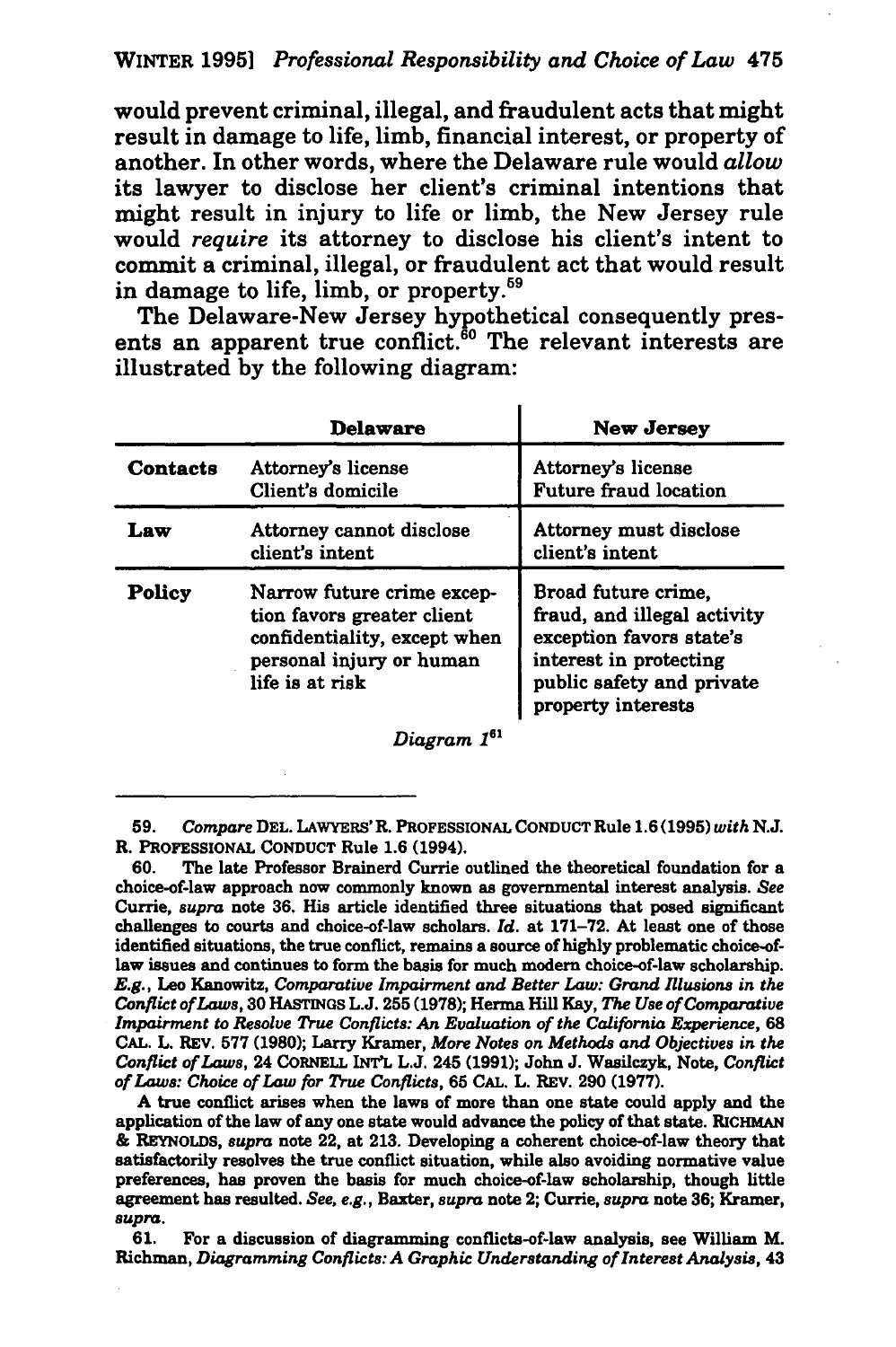Application of Delaware's law would advance the policy of Delaware's narrow future crime exception, which entitles the client to confidential communications unless that client's criminal intentions pose a risk of imminent death or substantial bodily harm.<sup>62</sup> Conversely, New Jersey's law, if applied, would further New Jersey's broad future crime, fraud, and illegal activity exception that favors the state's interest in protecting public safety and private property over the client's interest in confidential communications.63 Delaware's policy seeks to protect its client-domiciliary by preserving client confidentiality,64 while New Jersey's policy aims at protecting the property interests that are threatened by the client's intended and illegal act. 65

## IV. RESOLVING THE CONFLICT POSED BY THE DELAWARE-NEW JERSEY HYPOTHETICAL

## *A. Applying Model Rule 8.5*

As the discussion in Part I indicated, Model Rule 8.5(b)(2) emphasizes two criteria in making the choice-of-law determination. The rule relies exclusively on where the lawyer principally practices and where the predominant effect of particular conduct occurs.<sup>66</sup> The rules of the jurisdiction in which the lawyer principally practices will apply unless the predominant effect occurs in another jurisdiction, in which case the rules of that jurisdiction will apply. $67$  Given the interests in the hypothetical, the following permutations appear:

OHIO ST. L.J. 317 (1982); Joseph W. Singer, *A Pragmatic Guide to Conflicts,* 70 B.U. L. REV. 731 (1990).

<sup>62.</sup> *See* DEL. LAWYERS' R. PROFESSIONAL CONDUCT Rule 1.6 (1995).

<sup>63.</sup> *See* N.J. R. PROFESSIONAL CONDUCT Rule 1.6 (1994).

<sup>64.</sup> *See* DEL. LAWYERS' R. PROFESSIONAL CONDUCT Rule 1.6 cmt. (1995).

<sup>65.</sup> *See* N.J. R. PROFESSIONAL CONDUCT Rule 1.6(b)(l) (1994).

<sup>66.</sup> *See* MODEL RULES OF PROFESSIONAL CONDUCT Rule 8.5(b)(2)(ii) (1994).

<sup>67.</sup> *Id.* For a discussion of the rule's potential ambiguities, see *supra* Part I.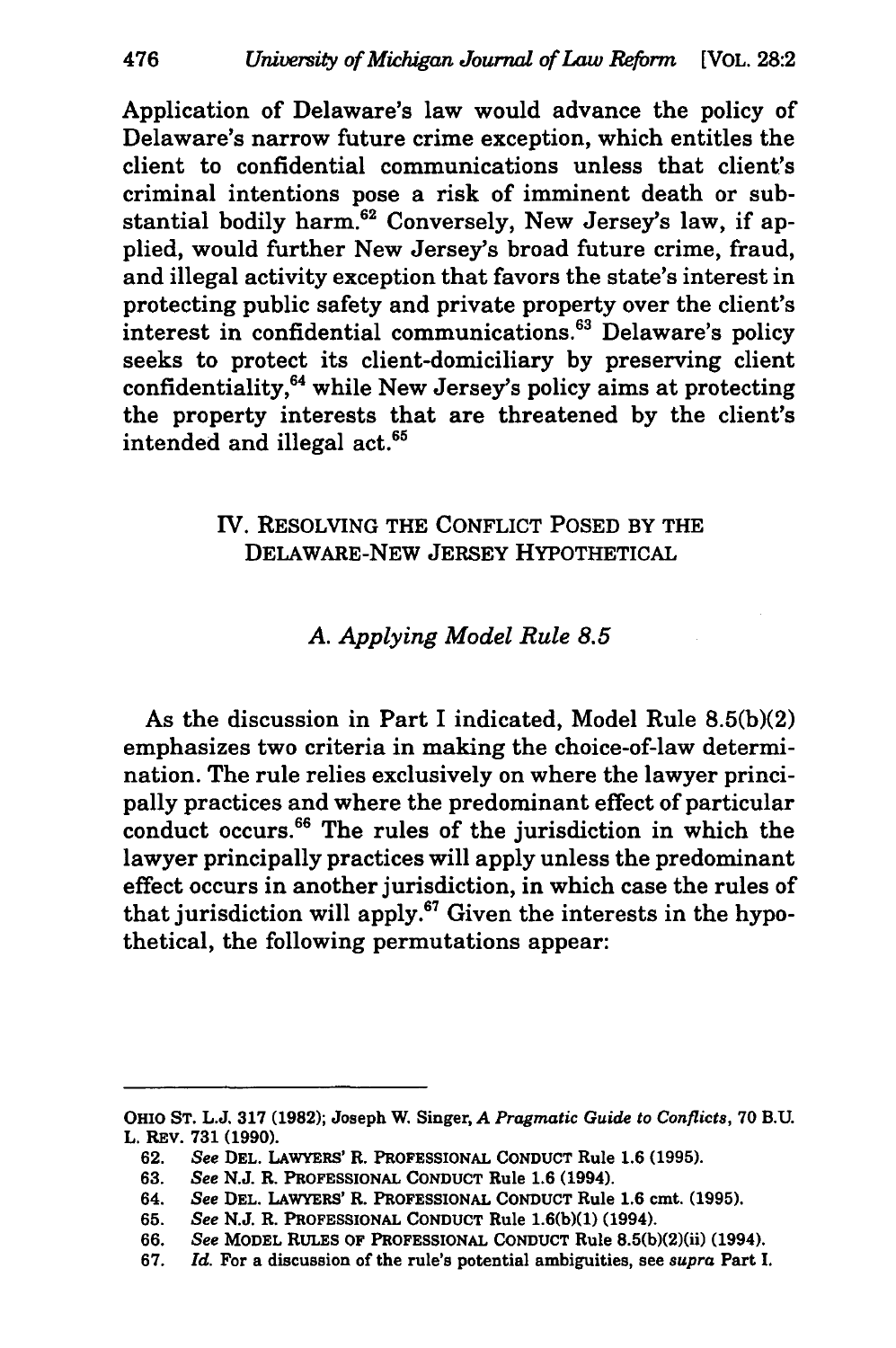| Principally<br>Practice | Predominant<br><b>Effect</b> | <b>Rules Applied</b> |
|-------------------------|------------------------------|----------------------|
| <b>Delaware</b>         | Delaware                     | Delaware             |
| <b>Delaware</b>         | New Jersey                   | New Jersey           |
| New Jersey              | New Jersey                   | New Jersey           |
| New Jersey              | Delaware                     | Delaware             |
|                         |                              |                      |

#### *Table I*

Consider how Model Rule  $8.5(b)(2)(ii)$  would apply to the Delaware-New Jersey hypothetical. As noted in Part I, it initially would be difficult even to determine where the lawyer principally practiced. Let us assume, however, that a lawyer is deemed to practice principally in the state where most of his clients are domiciled or incorporated.<sup>68</sup> Let us also assume that, for the purposes of the hypothetical, that state is Delaware, thus confining the analysis to rows one and two of Table 1.

In the Delaware-New Jersey hypothetical, the fraud will take place in New Jersey. This occurrence might mean that, under Model Rule 8.5(b)(2)(ii), the lawyer's conduct would have its predominant effect in New Jersey. If so, then the analysis in row two of Table 1 would apply the rules of New Jersey to the Delaware-New Jersey hypothetical. The future occurrence of a fraud in New Jersey arguably would justify the application of New Jersey's rules to a transaction between a Delaware domiciliary and a lawyer licensed by both Delaware and New Jersey.

Recalling the language of Model Rule 8.5(b)(2)(ii), however, one must ask whether New Jersey, as the future site of an illegal act, qualifies as the jurisdiction in which the "particular conduct *clearly has its predominant effect*<sup>669</sup>—assuming, albeit problematically, $70$  that the client's conduct constitutes the "particular conduct" in question for the purpose of the Model Rule. If so, then the analysis in row two of Table 1 still indicates that New Jersey's rules will apply and that, as

This standard may prove both unworkable and unrealistic. Some standard, however, is necessary to test the plausibility of Model Rule 8.5, and the chosen one seems as plausible as the other methods suggested in Part I.

<sup>69.</sup> MODEL RULES OF PROFESSIONAL CONDUCT Rule 8.5(b)(2)(ii) (1994) (emphasis added).

<sup>70.</sup> For a discussion of the ambiguity of the "particular conduct" phrase, see supra Part I.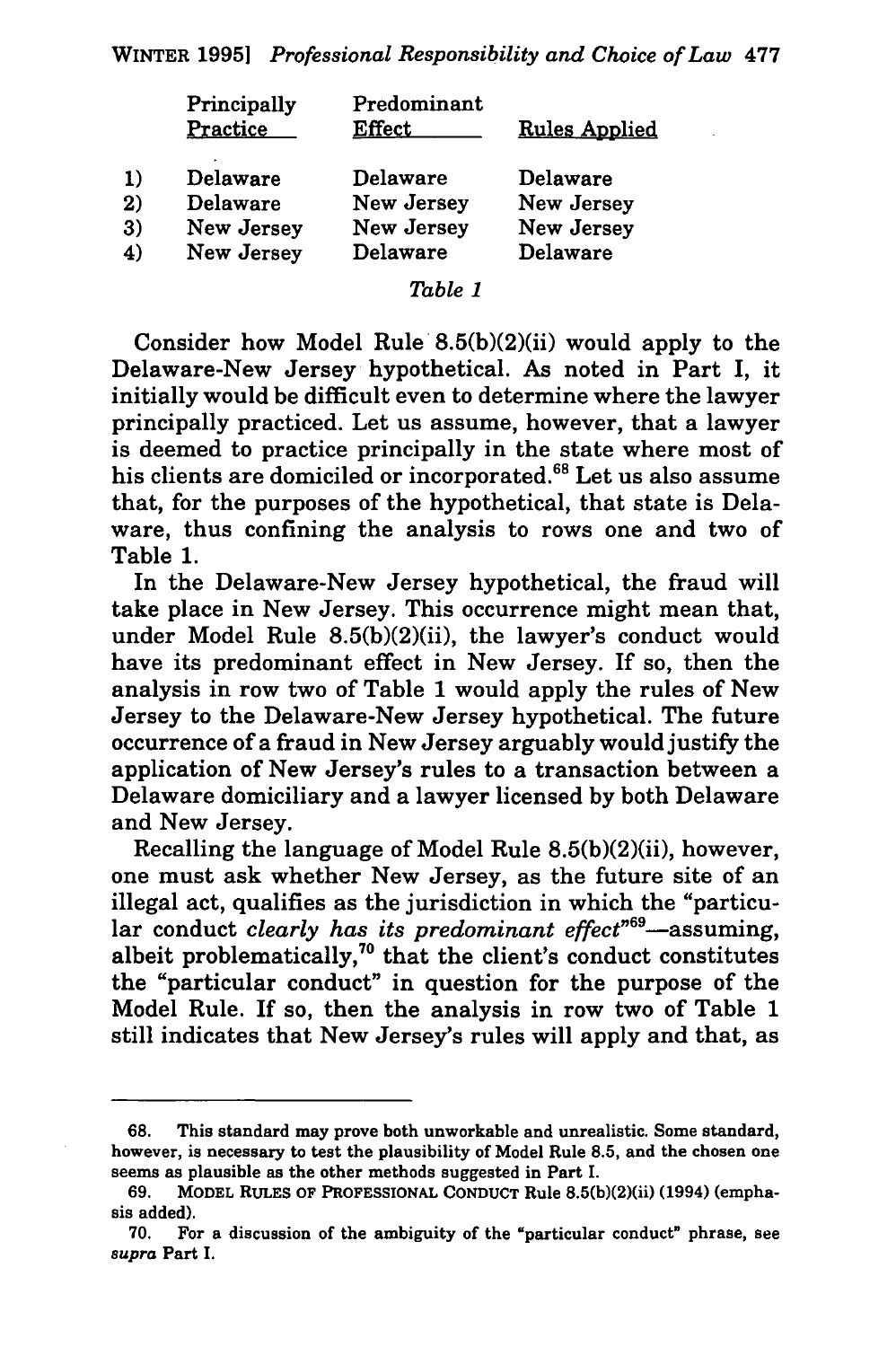a consequence, the lawyer in the hypothetical will be required to disclose his client's intentions "to the proper authorities."71

By making that disclosure, however, the lawyer in the Delaware-New Jersey hypothetical conceivably would be breaching his obligations under the Delaware rules if he considered Delaware to be the jurisdiction in which his "particular conduct clearly has its predominant effect," because it would be that jurisdiction that would discipline him for his breach of conduct.<sup>72</sup> By this analysis, row one of Table 1 indicates that Model Rule 8.5(b)(2)(ii) would apply the rules of Delaware to the situation envisioned by the Delaware-New Jersey hypothetical. Consequently, the lawyer would be forbidden from disclosing his client's intent to defraud a New Jersey corporate secured creditor. As this example illustrates, determining which state's rules will apply thus depends on how the predominant effect exception is interpreted-a task that is not adequately informed by Model Rule 8.5.<sup>73</sup>

Part I referred to one commentary that recommended eliminating the "predominant effect" exception and applying the rules of the jurisdiction in which the lawyer principally practices. 74 Adopting that recommendation, however, seems to produce potentially inequitable results. If one were to adopt a careless method of determining where a lawyer is deemed principally to practice, the applicable law conceivably could vary, even though much of the underlying substance of the transaction in the Delaware-New Jersey hypothetical would remain the same. The hypothetical situation would still involve a Delaware client who intends to commit a fraud in New Jersey, but the applicable law would depend on where the lawyer is deemed principally to practice-a determination that the client might never know and that the lawyer might find difficult, if not impossible, to make.

<sup>71.</sup> N.J. R. PROFESSIONAL CONDUCT Rule 1.6(b) (1994).

<sup>72.</sup> This perspective assumes that the Model Rule intends to refer to the lawyer's particular conduct, which may not necessarily be the case. For a discussion of this ambiguity, see *supra* Part I.

<sup>73.</sup> *See Deuelopments, supra* note 3, at 1588-90.

<sup>74.</sup> *Id.*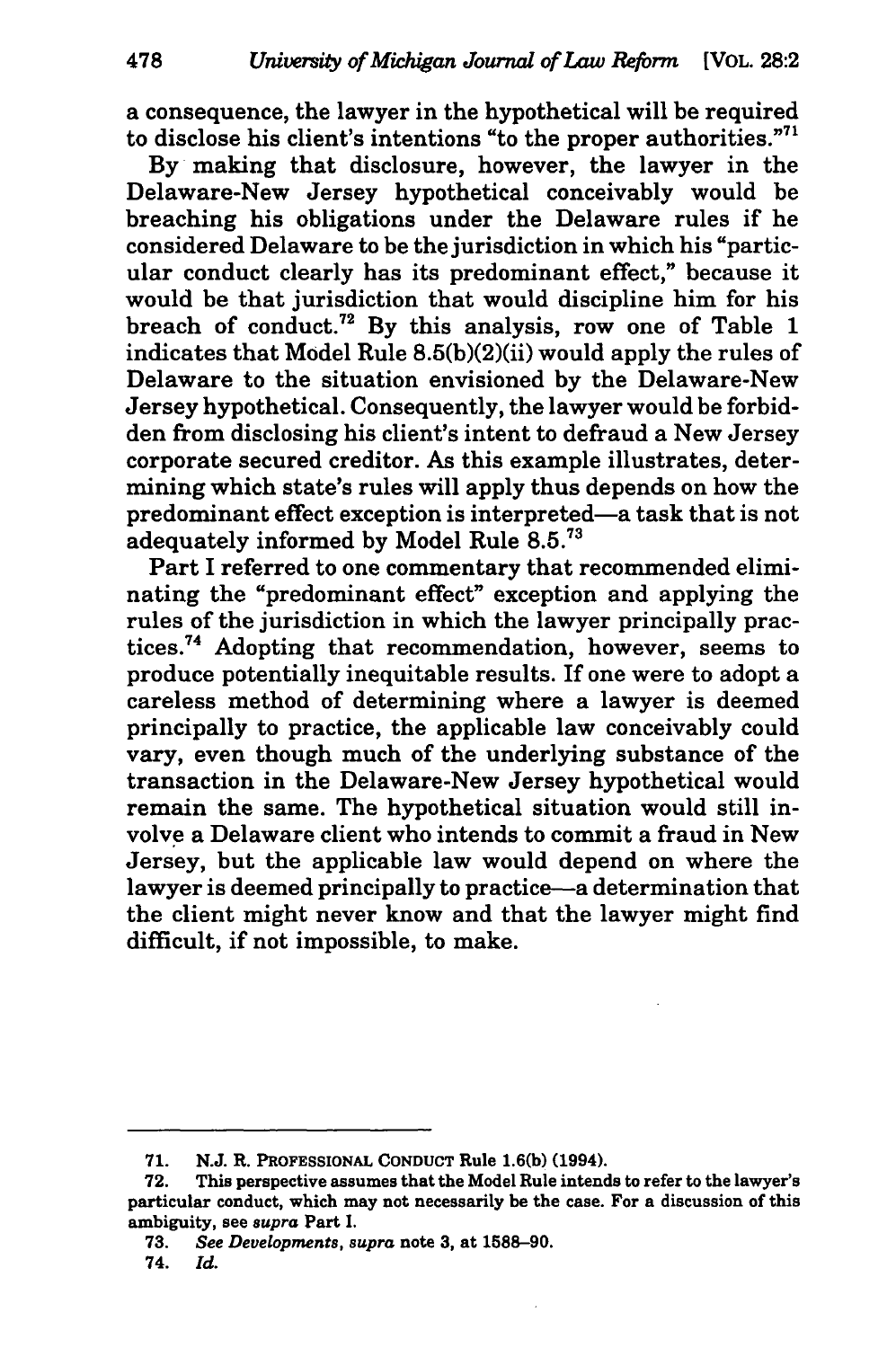## *B. Applying the Client-Based Rule*

Although Model Rule 8.5 involves significant pragmatic difficulties when applied to the Delaware-New Jersey hypothetical, the client-based rule offers a simple and straightforward alternative; it requires the application of Delaware law since the client is domiciled in that state. Consequently, Delaware's Model Rule 1.6 would forbid the attorney from disclosing his client's intent to perpetrate a fraud on a corporate secured creditor in New Jersey.

Although application of the client-based rule proves unproblematic, its result in the Delaware-New Jersey hypothetical raises some important and valid concerns. Application of Delaware's law results in New Jersey's interest in public safety and private property-which probably motivated New Jersey's passage of its broad future crime and illegal activity exception-being subordinated to Delaware's interest in nearly absolute client confidentiality. Again, one encounters the conflict between the interests of the individual (the client) and the interests of the public.<sup>75</sup>

The proposed client-based rule is not an uncontroversial solution to the choice-of-law problems which confront the multijurisdictional practitioner. As noted, the tension between the individual and society at large always exists in the search for a workable and just legal principle. Deciding which interest ought to prevail proves impossible without passing normative judgment on the merits of either side, a determination beyond the scope of this Note.

Model Rule 8.5, however, presents significant practical difficulties that could produce inequitable results. The client-based rule, by focusing on the client, furthers one of the policies underlying the professional responsibility regulations. More importantly, however, applying the law of the client's domicile is more certain, predictable, and rational than the existing rule. While the client-based rule does not represent the singular solution to the choice-of-law problems facing multijurisdictional practitioners, the improvements offered by the client-based rule-increased certainty, predictability, and rationality-justify consideration of its merits.